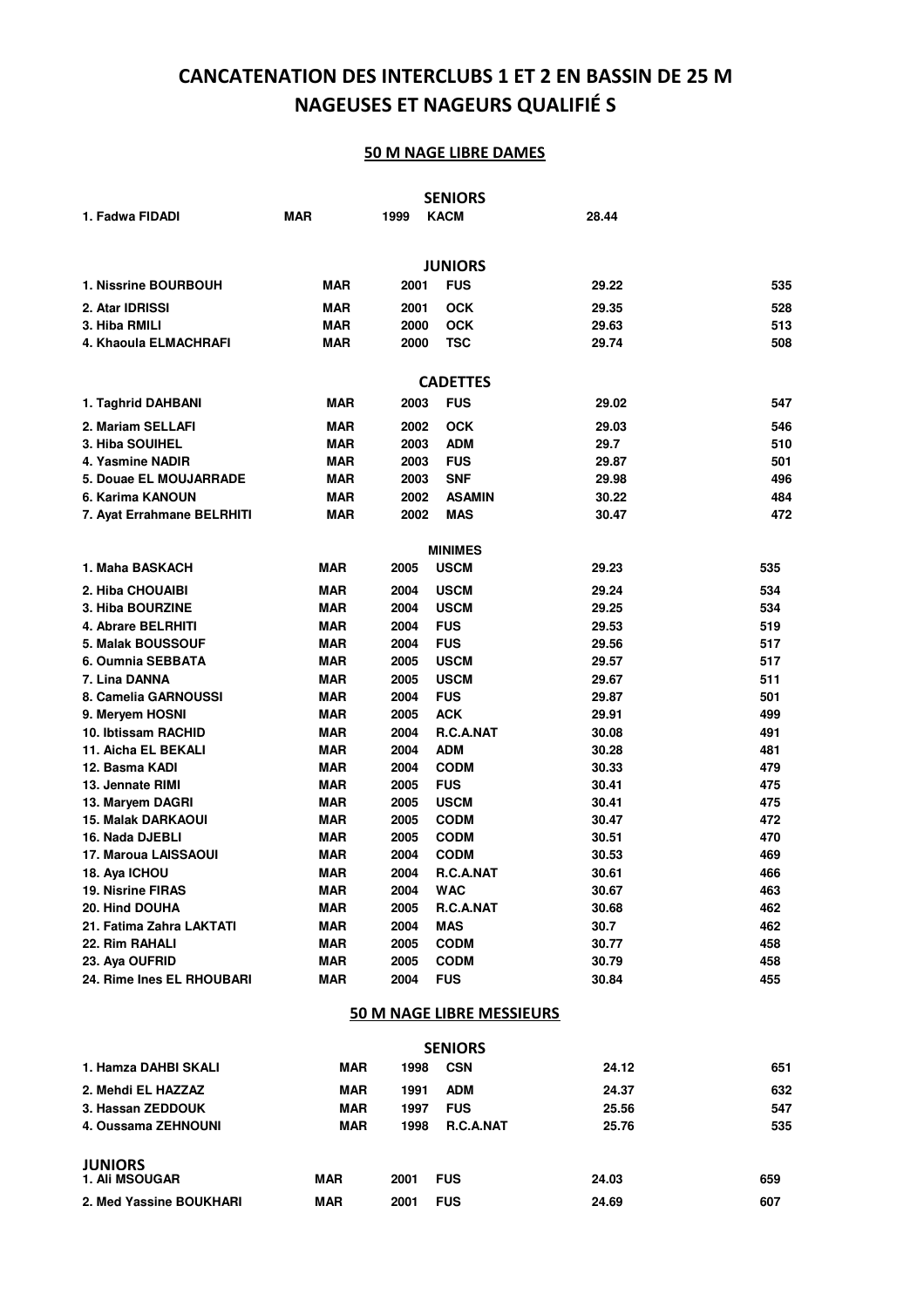| 2. Ali HEMRI                    | <b>MAR</b> | 2001 | <b>FUS</b>                 | 24.69 | 607 |
|---------------------------------|------------|------|----------------------------|-------|-----|
| 4. Abdeljabbar REGRAGUI         | <b>MAR</b> | 2001 | <b>CODM</b>                | 24.74 | 604 |
| 5. Achraf OUACHIKH              | <b>MAR</b> | 2001 | <b>FUS</b>                 | 25.00 | 585 |
| 6. Youssef HEMRI                | <b>MAR</b> | 2001 | <b>FUS</b>                 | 25.72 | 537 |
| 7. Anas OUGOUIS                 | <b>MAR</b> | 2001 | <b>OCK</b>                 | 25.9  | 526 |
|                                 |            |      |                            |       |     |
|                                 |            |      | <b>CADETS</b>              |       |     |
| 1. Adam SEDDOUK                 | <b>MAR</b> | 2003 | <b>CODM</b>                | 25.66 | 541 |
| 2. Ouissam NAJIH                | <b>MAR</b> | 2002 | <b>KACM</b>                | 25.86 | 528 |
| 3. Mohamed Taha MALKI           | <b>MAR</b> | 2003 | <b>FUS</b>                 | 25.92 | 525 |
| 4. Adnane BENADADA              | <b>MAR</b> | 2003 | <b>SNF</b>                 | 25.94 | 524 |
| 5. Sami SAMRAH                  | <b>MAR</b> | 2003 | <b>CODM</b>                | 26.27 | 504 |
| <b>6. Monssif HAITAM</b>        | <b>MAR</b> | 2002 | <b>OCK</b>                 | 26.39 | 497 |
| 7. Anir SADIQUI                 | <b>MAR</b> | 2003 | <b>USCM</b>                | 26.4  | 497 |
| 8. Lounes MOUHOUBI              | <b>MAR</b> | 2002 | <b>ASAMIN</b>              | 26.49 | 492 |
| 9. Wail DAIBOUN                 | <b>MAR</b> | 2002 | <b>ACK</b>                 | 26.55 | 488 |
| <b>10. Anass KEMMOUNE</b>       | <b>MAR</b> | 2003 | <b>SNF</b>                 | 26.57 | 487 |
| 10. Oussama ELMAHBOUBI          | <b>MAR</b> | 2002 | <b>ADM</b>                 | 26.57 | 487 |
| 12. Ayman MEFETTAR              | <b>MAR</b> | 2003 | <b>SNF</b>                 | 26.71 | 480 |
| 13. Rayane BOUHAFS              | <b>MAR</b> | 2003 | <b>FUS</b>                 | 26.84 | 473 |
| <b>13. BACHIR BENABDELJALIL</b> | <b>MAR</b> | 2002 | <b>USCM</b>                | 26.84 | 473 |
| <b>15. Youssef OUKHOUYA</b>     | <b>MAR</b> | 2002 | <b>FUS</b>                 | 26.87 | 471 |
| 16. Othman RASSI                | <b>MAR</b> | 2002 | <b>UNO</b>                 | 26.98 | 465 |
| 17. Walid DEQQAOUI              | <b>MAR</b> | 2003 | <b>USF</b>                 | 27.00 | 464 |
|                                 |            |      | <b>MINIMES</b>             |       |     |
| 1. Yasser BENCHEBBA             | <b>MAR</b> | 2004 | <b>FUS</b>                 | 25.31 | 564 |
| 2. Salim FRIKECH                | <b>MAR</b> | 2004 | <b>CODM</b>                | 25.69 | 539 |
| 3. Mohammed MOUISSE             | <b>MAR</b> | 2004 | <b>USF</b>                 | 26.8  | 475 |
| 4. Mohamed Badr OUAMMOU         | <b>MAR</b> | 2004 | <b>WAC</b>                 | 26.98 | 465 |
| 5. Ismail EL YOUSFI             | <b>MAR</b> | 2004 | R.C.A.NAT                  | 27.23 | 453 |
| 6. Ayman BOUCETTA               | <b>MAR</b> | 2005 | <b>CNN</b>                 | 27.32 | 448 |
| 7. Karim JENNANE                | <b>MAR</b> | 2004 | <b>CODM</b>                | 27.46 | 441 |
| 8. Hamza BENHLIMA               | <b>MAR</b> | 2004 |                            | 27.6  | 435 |
| 9. Mohamed Sami ZEMZAMI         | <b>MAR</b> | 2005 | <b>USCM</b><br><b>USCM</b> | 27.63 | 433 |
| 10. Ismail DEQQAOUI             | <b>MAR</b> | 2005 | <b>USF</b>                 | 27.73 | 428 |
| 10. Ilias EDDARI                | <b>MAR</b> | 2004 | R.C.A.NAT                  | 27.73 | 428 |
|                                 |            |      |                            |       |     |

|                          |            |      | <b>JUNIORS</b>  |         |     |
|--------------------------|------------|------|-----------------|---------|-----|
| 1. Hiba FAHSI            | <b>MAR</b> | 2001 | <b>OCK</b>      | 59.84   | 659 |
| 2. Atar IDRISSI          | <b>MAR</b> | 2001 | <b>OCK</b>      | 1:03.48 | 552 |
|                          |            |      | <b>CADETTES</b> |         |     |
| 1. Taghrid DAHBANI       | <b>MAR</b> | 2003 | <b>FUS</b>      | 1:02.41 | 580 |
| 2. Mariam SELLAFI        | <b>MAR</b> | 2002 | <b>OCK</b>      | 1:02.51 | 578 |
| 3. Yasmine NADIR         | <b>MAR</b> | 2003 | <b>FUS</b>      | 1:04.03 | 537 |
| 4. Imane BASKACH         | <b>MAR</b> | 2003 | <b>USCM</b>     | 1:04.09 | 536 |
|                          |            |      | <b>MINIMES</b>  |         |     |
| 1. Hiba BOURZINE         | <b>MAR</b> | 2004 | <b>USCM</b>     | 1:01.84 | 597 |
| 2. Maha BASKACH          | <b>MAR</b> | 2005 | <b>USCM</b>     | 1:01.86 | 596 |
| 3. Lina DANNA            | <b>MAR</b> | 2005 | <b>USCM</b>     | 1:02.82 | 569 |
| <b>4. Hiba CHOUAIBI</b>  | <b>MAR</b> | 2004 | <b>USCM</b>     | 1:03.42 | 553 |
| 5. Abrare BELRHITI       | <b>MAR</b> | 2004 | <b>FUS</b>      | 1:03.89 | 541 |
| 6. Maryem DAGRI          | <b>MAR</b> | 2005 | <b>USCM</b>     | 1:04.25 | 532 |
| 7. Malak BOUSSOUF        | <b>MAR</b> | 2004 | <b>FUS</b>      | 1:04.51 | 525 |
| 8. Oumnia SEBBATA        | <b>MAR</b> | 2005 | <b>USCM</b>     | 1:05.31 | 506 |
| 9. Camelia GARNOUSSI     | <b>MAR</b> | 2004 | <b>FUS</b>      | 1:05.75 | 496 |
| 10. Fatima Zahra LAKTATI | <b>MAR</b> | 2004 | <b>MAS</b>      | 1:06.04 | 490 |
| 11. Jennate RIMI         | <b>MAR</b> | 2005 | <b>FUS</b>      | 1:06.16 | 487 |
| 12. Basma KADI           | <b>MAR</b> | 2004 | <b>CODM</b>     | 1:06.24 | 485 |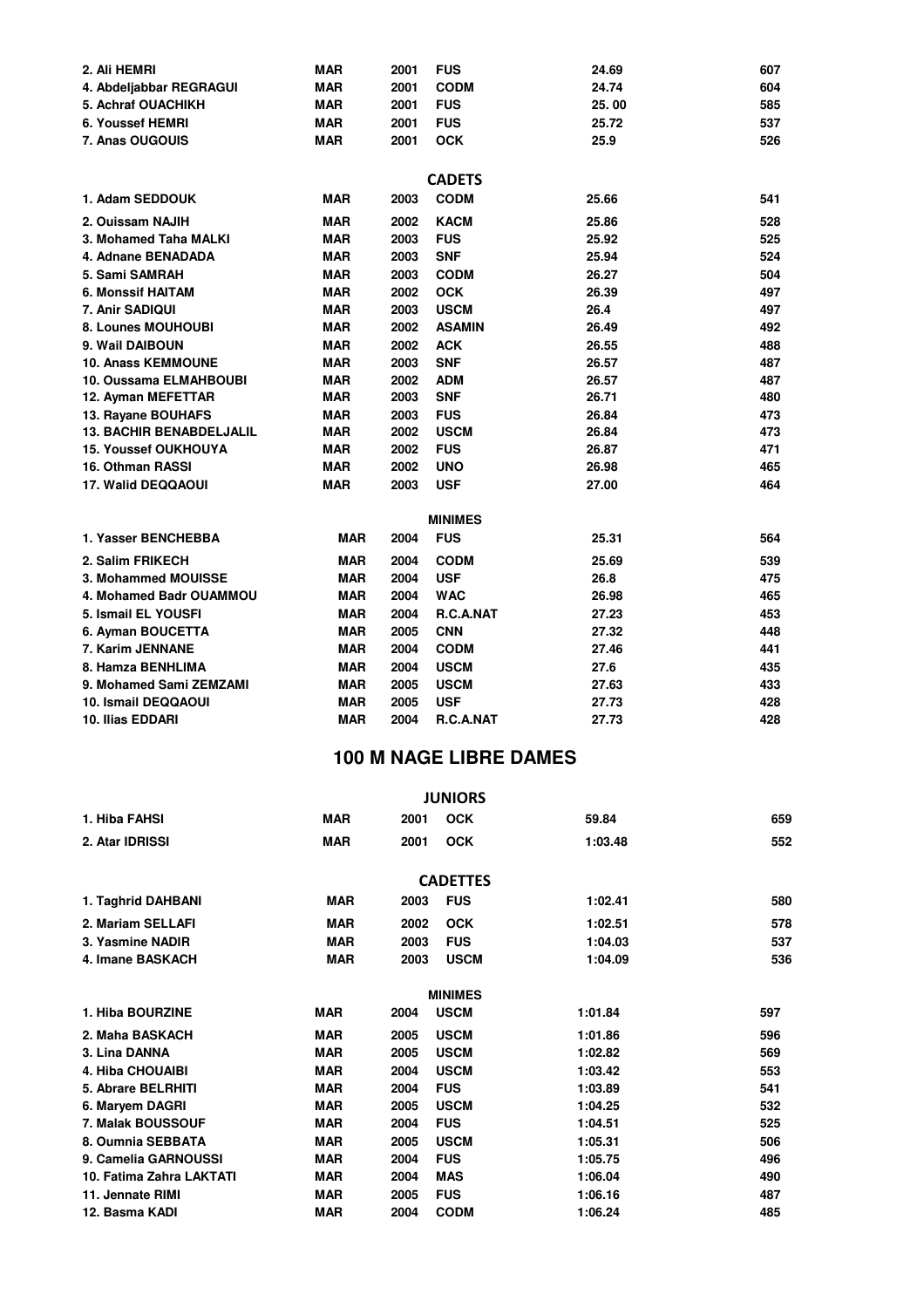|                           |            |      | <b>SENIORS</b>   |       |     |
|---------------------------|------------|------|------------------|-------|-----|
| 1. Mehdi EL HAZZAZ        | <b>MAR</b> | 1991 | <b>ADM</b>       | 51.75 | 745 |
| 2. Saad BENNANI           | <b>MAR</b> | 1996 | <b>FUS</b>       | 53.33 | 680 |
| 3. Hamza DAHBI SKALI      | <b>MAR</b> | 1998 | <b>CSN</b>       | 53.74 | 665 |
| 4. Hassan ZEDDOUK         | <b>MAR</b> | 1997 | <b>FUS</b>       | 55.81 | 593 |
| <b>5. Ahmed BENNAJEH</b>  | <b>MAR</b> | 1998 | <b>CSE</b>       | 56.84 | 562 |
| <b>JUNIORS</b>            |            |      |                  |       |     |
| 1. Ali HEMRI              | <b>MAR</b> | 2001 | <b>FUS</b>       | 53.00 | 693 |
| 2. Youssef HEMRI          | <b>MAR</b> | 2001 | <b>FUS</b>       | 54.41 | 641 |
| 3. Ali MSOUGAR            | <b>MAR</b> | 2001 | <b>FUS</b>       | 54.44 | 639 |
| 4. Med Yassine BOUKHARI   | <b>MAR</b> | 2001 | <b>FUS</b>       | 54.63 | 633 |
| 5. Saad Amine DABBAR      | <b>MAR</b> | 2000 | <b>OCK</b>       | 56.15 | 583 |
| 6. Med Saad EL HADI       | <b>MAR</b> | 2000 | <b>USCM</b>      | 56.44 | 574 |
| 7. Ilyas BOUDENE          | <b>MAR</b> | 2001 | <b>MAS</b>       | 56.75 | 564 |
| 7. Achraf OUACHIKH        | <b>MAR</b> | 2001 | <b>FUS</b>       | 56.75 | 564 |
|                           |            |      | <b>CADETS</b>    |       |     |
| 1. Youssef OUKHOUYA       | <b>MAR</b> | 2002 | <b>FUS</b>       | 56.63 | 568 |
| 2. Ouissam NAJIH          | <b>MAR</b> | 2002 | <b>KACM</b>      | 56.74 | 565 |
| 3. Oussama ELMAHBOUBI     | <b>MAR</b> | 2002 | <b>ADM</b>       | 57.18 | 552 |
| 4. Mohamed Taha MALKI     | MAR        | 2003 | <b>FUS</b>       | 57.32 | 548 |
| 5. Idriss AZHAR           | <b>MAR</b> | 2003 | <b>R.C.A.NAT</b> | 57.58 | 540 |
| 5. Monssif Hamza TIJARI   | <b>MAR</b> | 2002 | <b>CODM</b>      | 57.58 | 540 |
| 7. Rayane BOUHAFS         | <b>MAR</b> | 2003 | <b>FUS</b>       | 57.62 | 539 |
| 8. Monssif HAITAM         | <b>MAR</b> | 2002 | <b>OCK</b>       | 57.77 | 535 |
| 9. Anir SADIQUI           | <b>MAR</b> | 2003 | <b>USCM</b>      | 57.81 | 534 |
|                           |            |      | <b>MINIMES</b>   |       |     |
| 1. Salim FRIKECH          | <b>MAR</b> | 2004 | <b>CODM</b>      | 56.37 | 576 |
| 2. Yasser BENCHEBBA       | <b>MAR</b> | 2004 | <b>FUS</b>       | 57.03 | 556 |
| 3. Mohamed Sami ZEMZAMI   | <b>MAR</b> | 2005 | <b>USCM</b>      | 58.45 | 517 |
| <b>4. CHAHINE SAID</b>    | <b>MAR</b> | 2005 | <b>USCM</b>      | 58.81 | 507 |
| 5. Ismail EL YOUSFI       | <b>MAR</b> | 2004 | R.C.A.NAT        | 59.04 | 501 |
| 6. Hamza BENHLIMA         | <b>MAR</b> | 2004 | <b>USCM</b>      | 59.05 | 501 |
| 7. Ilias EDDARI           | <b>MAR</b> | 2004 | R.C.A.NAT        | 59.16 | 498 |
| 8. Mohammed MOUISSE       | <b>MAR</b> | 2004 | <b>USF</b>       | 59.61 | 487 |
| 9. Adam BOURZINE          | <b>MAR</b> | 2005 | <b>USCM</b>      | 59.64 | 486 |
| 10. Mohamed Adam NOURDINE | <b>MAR</b> | 2005 | <b>OCK</b>       | 59.88 | 480 |
|                           |            |      |                  |       |     |

|                         |            |                 | <b>SENIORS</b>      |         |     |
|-------------------------|------------|-----------------|---------------------|---------|-----|
| 1. Fadwa FIDADI         |            | <b>MAR 1999</b> | <b>KACM</b>         | 2:17.16 |     |
|                         |            |                 | <b>JUNIORS</b>      |         |     |
| 1. Hiba FAHSI           | MAR        | 2001            | <b>OCK</b>          | 2:10.78 |     |
| 2. Atar IDRISSI         | MAR        | 2001            | <b>OCK</b>          | 2:19.61 |     |
| 3. Kholoud RHNANE       | <b>MAR</b> | 2001            | <b>FUS</b>          | 2:22.81 |     |
|                         |            |                 | <b>CADETTES</b>     |         |     |
| 1. Avat Allah EL ANOUAR |            | <b>MAR</b>      | <b>FUS</b><br>2002  | 2:14.65 | 590 |
| 2. Taghrid DAHBANI      |            | <b>MAR</b>      | <b>FUS</b><br>2003  | 2:16.04 | 572 |
| 3. Mariam SELLAFI       |            | <b>MAR</b>      | 2002<br><b>OCK</b>  | 2:18.02 | 548 |
| 4. Imane BASKACH        |            | <b>MAR</b>      | <b>USCM</b><br>2003 | 2:21.91 | 504 |
| <b>5. Hiba SOUIHEL</b>  |            | <b>MAR</b>      | 2003<br><b>ADM</b>  | 2:22.16 | 502 |
|                         |            |                 | <b>MINIMES</b>      |         |     |
| 1. Hiba BOURZINE        | <b>MAR</b> | 2004            | <b>USCM</b>         | 2:12.91 | 614 |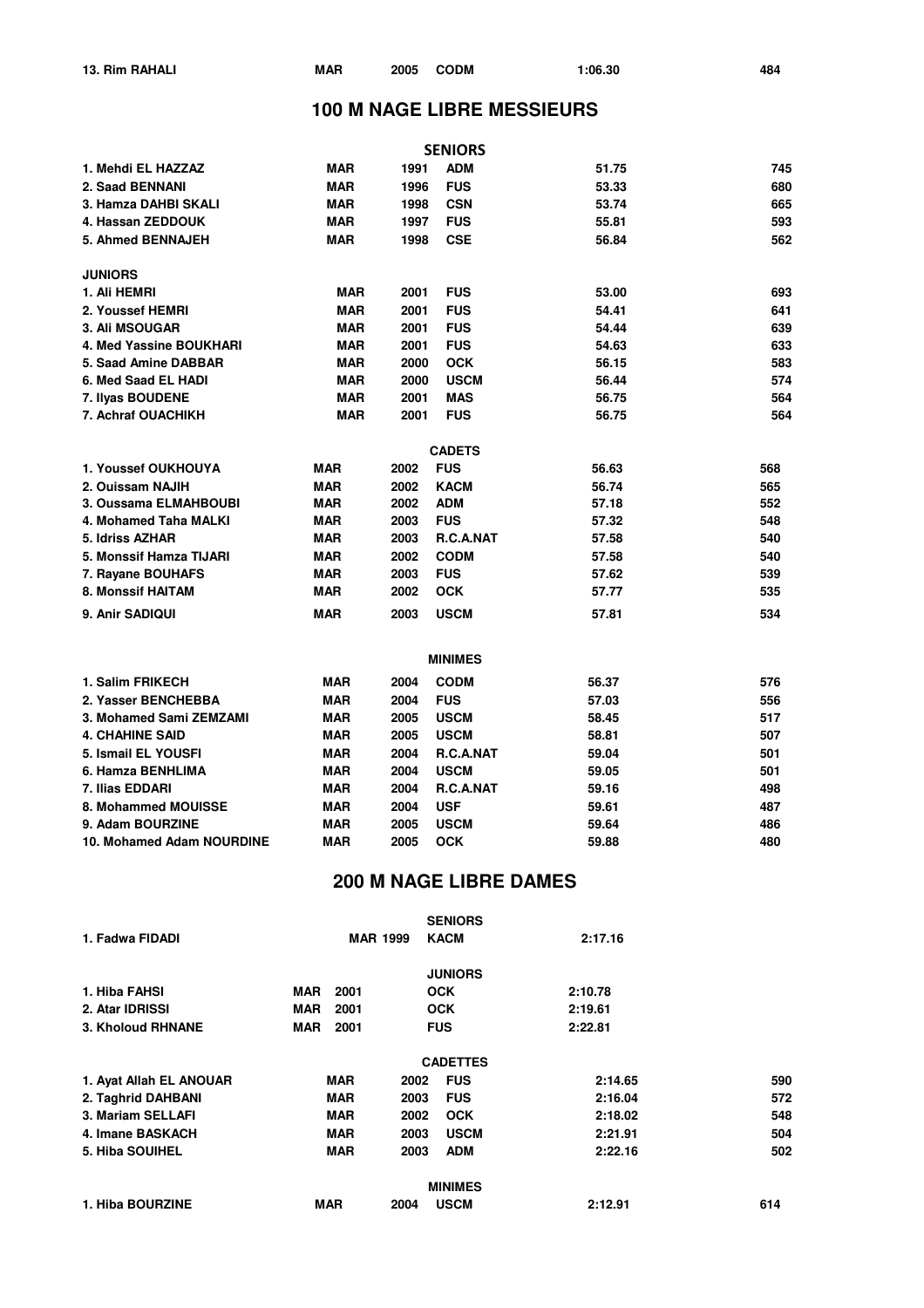| 2. Lina DANNA               | <b>MAR</b> | 2005 | <b>USCM</b> | 2:13.03 | 612 |
|-----------------------------|------------|------|-------------|---------|-----|
| 3. Maha BASKACH             | <b>MAR</b> | 2005 | <b>USCM</b> | 2:15.68 | 577 |
| 4. Maryem DAGRI             | <b>MAR</b> | 2005 | <b>USCM</b> | 2:17.37 | 556 |
| 5. Oumnia SEBBATA           | <b>MAR</b> | 2005 | <b>USCM</b> | 2:17.62 | 553 |
| 6. Douaa EDDAHBI            | <b>MAR</b> | 2005 | <b>TSC</b>  | 2:18.48 | 543 |
| 7. Aicha EL BEKALI          | <b>MAR</b> | 2004 | <b>ADM</b>  | 2:19.86 | 527 |
| 8. Hind DOUHA               | <b>MAR</b> | 2005 | R.C.A.NAT   | 2:20.37 | 521 |
| 9. Hiba CHOUAIBI            | <b>MAR</b> | 2004 | <b>USCM</b> | 2:20.58 | 519 |
| 10. Jennate RIMI            | <b>MAR</b> | 2005 | <b>FUS</b>  | 2:22.89 | 494 |
| <b>11. Malak BOUSSOUF</b>   | <b>MAR</b> | 2004 | <b>FUS</b>  | 2:23.69 | 486 |
| <b>12. Abrare BELRHITI</b>  | <b>MAR</b> | 2004 | <b>FUS</b>  | 2:23.84 | 484 |
| <b>13. Malak DARKAOUI</b>   | <b>MAR</b> | 2005 | <b>CODM</b> | 2:24.26 | 480 |
| 14. Rime Ines EL RHOUBARI   | <b>MAR</b> | 2004 | <b>FUS</b>  | 2:24.35 | 479 |
| <b>15. Mervem BENAYACHE</b> | <b>MAR</b> | 2004 | <b>USCM</b> | 2:25.32 | 469 |
| 16. Lamiaa ELMACHRAFI       | <b>MAR</b> | 2005 | TSC         | 2:26.60 | 457 |
| 17. Fatima Zahra LAKTATI    | <b>MAR</b> | 2004 | <b>MAS</b>  | 2:26.88 | 455 |

|                             |            |      | <b>SENIORS</b> |         |     |
|-----------------------------|------------|------|----------------|---------|-----|
| 1. Med El Mehdi ESSADIQ     | <b>MAR</b> | 1986 | <b>USCM</b>    | 2:00.11 | 612 |
|                             |            |      | <b>JUNIORS</b> |         |     |
| 1. Ali HEMRI                | <b>MAR</b> | 2001 | <b>FUS</b>     | 1:54.63 | 704 |
| 2. Youssef HEMRI            | <b>MAR</b> | 2001 | <b>FUS</b>     | 1:54.79 | 701 |
| <b>3. Ali MSOUGAR</b>       | <b>MAR</b> | 2001 | <b>FUS</b>     | 1:56.95 | 663 |
| 4. Saad Amine DABBAR        | <b>MAR</b> | 2000 | <b>OCK</b>     | 2:00.55 | 605 |
| 5. Achraf OUACHIKH          | <b>MAR</b> | 2001 | <b>FUS</b>     | 2:05.25 | 540 |
| 6. Ahmed BENNANI            | <b>MAR</b> | 2001 | <b>FUS</b>     | 2:06.26 | 527 |
| 7. Yasser AYANE             | <b>MAR</b> | 2001 | <b>CSE</b>     | 2:07.29 | 514 |
|                             |            |      | <b>CADETS</b>  |         |     |
| 1. Mohamed Yassine BENSALEH | <b>MAR</b> | 2002 | <b>FUS</b>     | 2:03.48 | 563 |
| 2. Oussama ELMAHBOUBI       | <b>MAR</b> | 2002 | <b>ADM</b>     | 2:05.65 | 535 |
| 3. Youssef OUKHOUYA         | <b>MAR</b> | 2002 | <b>FUS</b>     | 2:05.87 | 532 |
| 4. Ouissam NAJIH            | <b>MAR</b> | 2002 | <b>KACM</b>    | 2:05.88 | 532 |
| 5. Monssif Hamza TIJARI     | <b>MAR</b> | 2002 | <b>CODM</b>    | 2:06.66 | 522 |
| 6. Adam ZIANE               | <b>MAR</b> | 2002 | <b>WAC</b>     | 2:07.15 | 516 |
| 7. Anir SADIQUI             | <b>MAR</b> | 2003 | <b>USCM</b>    | 2:07.24 | 515 |
| 8. Adam BELAFIA             | <b>MAR</b> | 2002 | <b>USCM</b>    | 2:07.30 | 514 |
| 9. Youssef KARADA           | <b>MAR</b> | 2003 | <b>ASAMIN</b>  | 2:08.16 | 504 |
| 10. Mohamed Amine DIDOUCH   | <b>MAR</b> | 2003 | <b>ASAMIN</b>  | 2:08.19 | 503 |
| 11. Adam SEDDOUK            | <b>MAR</b> | 2003 | <b>CODM</b>    | 2:09.16 | 492 |
| 12. Rayane BOUHAFS          | <b>MAR</b> | 2003 | <b>FUS</b>     | 2:09.26 | 491 |
|                             |            |      | <b>MINIMES</b> |         |     |
| 1. Yasser BENCHEBBA         | <b>MAR</b> | 2004 | <b>FUS</b>     | 2:00.91 | 600 |
| 2. Hamza BENHLIMA           | <b>MAR</b> | 2004 | <b>USCM</b>    | 2:03.45 | 564 |
| 3. Ismail EL YOUSFI         | <b>MAR</b> | 2004 | R.C.A.NAT      | 2:05.98 | 530 |
| 4. Mohamed Sami ZEMZAMI     | <b>MAR</b> | 2005 | <b>USCM</b>    | 2:06.76 | 521 |
| 5. Salim FRIKECH            | <b>MAR</b> | 2004 | <b>CODM</b>    | 2:07.24 | 515 |
| 6. CHAHINE SAID             | <b>MAR</b> | 2005 | <b>USCM</b>    | 2:09.13 | 492 |
| 7. Adam BOURZINE            | <b>MAR</b> | 2005 | <b>USCM</b>    | 2:10.93 | 472 |
| 8. Ilias EDDARI             | <b>MAR</b> | 2004 | R.C.A.NAT      | 2:11.53 | 466 |
| 9. Mohammed MOUISSE         | <b>MAR</b> | 2004 | <b>USF</b>     | 2:12.73 | 453 |
| <b>10. Karim JENNANE</b>    | <b>MAR</b> | 2004 | <b>CODM</b>    | 2:14.34 | 437 |
| 11. Mohamed Adam NOURDINE   | <b>MAR</b> | 2005 | <b>OCK</b>     | 2:14.80 | 433 |

|                 |                           | <b>SENIORS</b> |         |
|-----------------|---------------------------|----------------|---------|
| 1. Fadwa FIDADI | <b>MAR 1999 KACM</b>      |                | 4:52.81 |
| 2. Rim CHAKRI   | <b>MAR 1997 R.C.A.NAT</b> |                | 5:04.48 |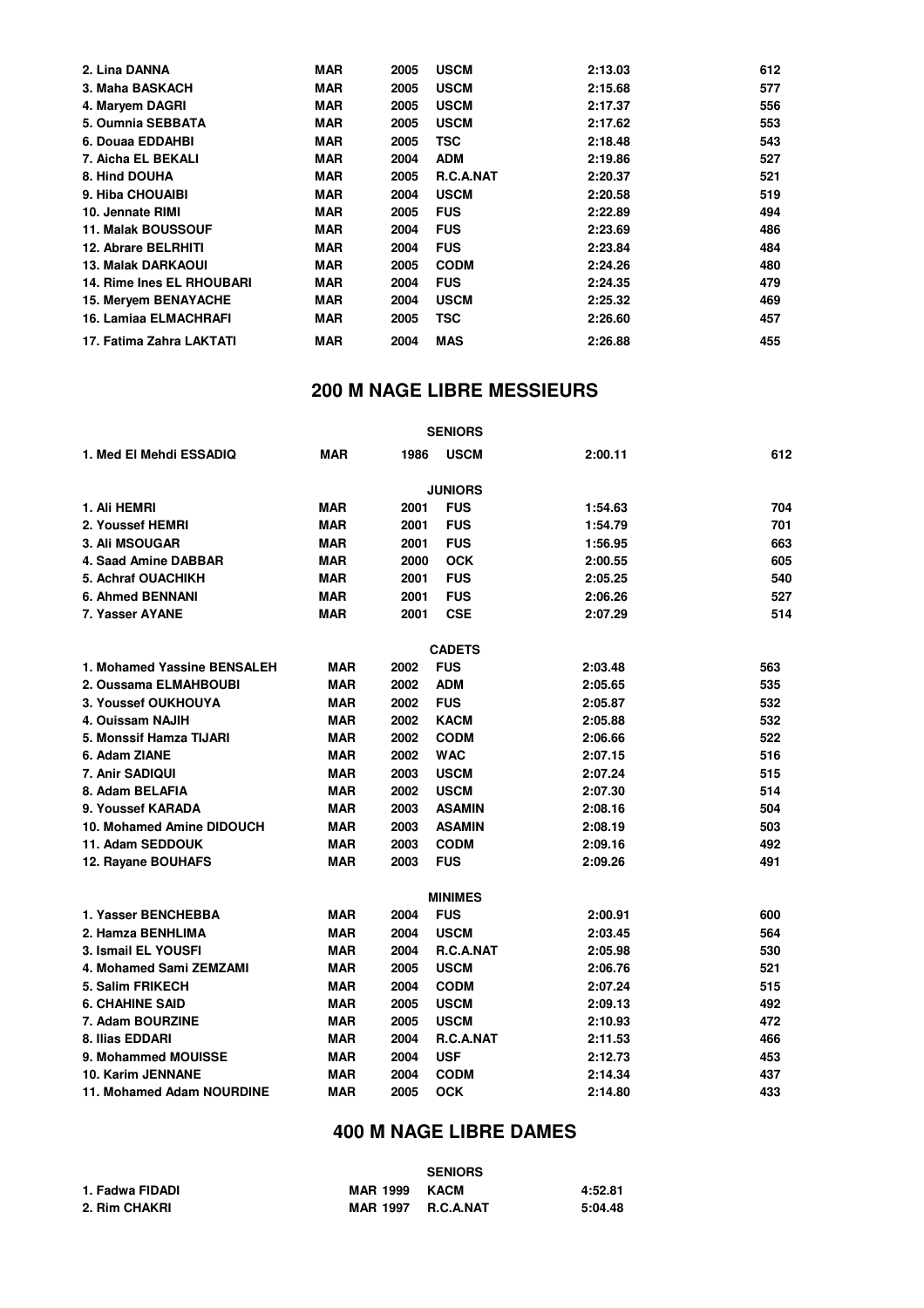|                             |            |      | <b>JUNIORS</b>  |         |     |
|-----------------------------|------------|------|-----------------|---------|-----|
| 1. Hiba FAHSI               | MAR        | 2001 | <b>OCK</b>      | 4:44.12 | 590 |
| 2. Atar IDRISSI             | <b>MAR</b> | 2001 | <b>OCK</b>      | 4:54.10 | 532 |
| 3. Kholoud RHNANE           | MAR        | 2001 | <b>FUS</b>      | 4:57.06 | 516 |
| 4. Houda ALACHBILI          | MAR        | 2000 | <b>WAC</b>      | 5:08.66 | 460 |
| <b>5. Nissrine BOURBOUH</b> | MAR        | 2001 | <b>FUS</b>      | 5:11.65 | 447 |
| 6. Mariam BENSALAH          | MAR        | 2001 | <b>USCM</b>     | 5:13.61 | 439 |
|                             |            |      |                 |         |     |
|                             |            |      | <b>CADETTES</b> |         |     |
| 1. Taghrid DAHBANI          | <b>MAR</b> | 2003 | <b>FUS</b>      | 4:41.14 | 609 |
| 2. Ayat Allah EL ANOUAR     | <b>MAR</b> | 2002 | <b>FUS</b>      | 4:46.50 | 575 |
| 3. Hiba LAKNIT              | <b>MAR</b> | 2002 | <b>OCK</b>      | 4:48.60 | 563 |
| 4. Mariam SELLAFI           | <b>MAR</b> | 2002 | <b>OCK</b>      | 4:52.81 | 539 |
| 5. Hiba SOUIHEL             | <b>MAR</b> | 2003 | <b>ADM</b>      | 4:58.91 | 507 |
| 6. Imane BASKACH            | <b>MAR</b> | 2003 | <b>USCM</b>     | 5:02.66 | 488 |
| 7. Rim BOUJNANE             | <b>MAR</b> | 2003 | <b>CSE</b>      | 5:08.55 | 461 |
| 8. Hajar SABER              | <b>MAR</b> | 2003 | <b>CODM</b>     | 5:13.89 | 437 |
|                             |            |      |                 |         |     |
|                             |            |      | <b>MINIMES</b>  |         |     |
| 1. Lina DANNA               | <b>MAR</b> | 2005 | <b>USCM</b>     | 4:41.05 | 610 |
| 2. Hiba BOURZINE            | <b>MAR</b> | 2004 | <b>USCM</b>     | 4:42.69 | 599 |
| 3. Maha BASKACH             | <b>MAR</b> | 2005 | <b>USCM</b>     | 4:49.05 | 560 |
| 4. Maryem DAGRI             | <b>MAR</b> | 2005 | <b>USCM</b>     | 4:53.02 | 538 |
| 5. Douaa EDDAHBI            | <b>MAR</b> | 2005 | <b>TSC</b>      | 4:54.46 | 530 |
| 6. Malak BOUSSOUF           | <b>MAR</b> | 2004 | <b>FUS</b>      | 4:59.00 | 506 |
| 7. Hiba CHOUAIBI            | MAR        | 2004 | <b>USCM</b>     | 4:59.33 | 505 |
| 8. Hind DOUHA               | <b>MAR</b> | 2005 | R.C.A.NAT       | 5:01.18 | 495 |
| 9. Oumnia SEBBATA           | <b>MAR</b> | 2005 | <b>USCM</b>     | 5:04.16 | 481 |
| 10. Abrare BELRHITI         | MAR        | 2004 | <b>FUS</b>      | 5:05.50 | 475 |
| 11. Malak DARKAOUI          | <b>MAR</b> | 2005 | <b>CODM</b>     | 5:06.44 | 470 |
| 12. Jennate RIMI            | <b>MAR</b> | 2005 | <b>FUS</b>      | 5:06.91 | 468 |
| 13. Meryem BENAYACHE        | <b>MAR</b> | 2004 | <b>USCM</b>     | 5:07.78 | 464 |
| 14. Aicha EL BEKALI         | <b>MAR</b> | 2004 | <b>ADM</b>      | 5:08.49 | 461 |
| 15. Maroua LAISSAOUI        | <b>MAR</b> | 2004 | <b>CODM</b>     | 5:08.88 | 459 |
| 16. Meryem HOSNI            | <b>MAR</b> | 2005 | <b>ACK</b>      | 5:10.23 | 453 |
| 17. Hadil CHAHIDI           | <b>MAR</b> | 2005 | <b>USCM</b>     | 5:11.01 | 450 |
| 18. Ibtissam RACHID         | <b>MAR</b> | 2004 | R.C.A.NAT       | 5:11.50 | 448 |
| 19. Camelia GARNOUSSI       | MAR        | 2004 | <b>FUS</b>      | 5:13.14 | 441 |
| 20. Sarah ZOUBIR            | MAR        | 2004 | <b>OCK</b>      | 5:14.81 | 434 |
| 21. Kamilia MAALOUF         | <b>MAR</b> | 2004 | R.C.A.NAT       | 5:15.00 | 433 |
| 22. Hiba AOUFOUCHI          | <b>MAR</b> | 2004 | <b>OCK</b>      | 5:15.14 | 432 |
| 23. Rime Ines EL RHOUBARI   | <b>MAR</b> | 2004 | <b>FUS</b>      | 5:16.14 | 428 |
| 24. Fatima Zahra LAKTATI    | <b>MAR</b> | 2004 | <b>MAS</b>      | 5:17.02 | 425 |
| 25. Rim IDRISSI ROCHI ISSI  | <b>MAR</b> | 2005 | <b>SNF</b>      | 5:17.17 | 424 |
| 26. Rim RAHALI              | <b>MAR</b> | 2005 | <b>CODM</b>     | 5:18.04 | 421 |
| 27. Yasmine RIAD            | <b>MAR</b> | 2004 | <b>FUS</b>      | 5:18.29 | 420 |
| 28. Chahd MACHKOUR          | <b>MAR</b> | 2004 | <b>WAC</b>      | 5:18.97 | 417 |
| 29. Sara MAKY               | <b>MAR</b> | 2004 | <b>TSC</b>      | 5:19.35 | 415 |
| 30. Meryem AIT BENALI       | <b>MAR</b> | 2004 | <b>CODM</b>     | 5:19.68 | 414 |
|                             |            |      |                 |         |     |

|                         |                    | <b>SENIORS</b> |         |     |
|-------------------------|--------------------|----------------|---------|-----|
| 1. Said SABER           | <b>MAR</b><br>1995 | <b>CNN</b>     | 4:07.89 | 699 |
|                         |                    | <b>JUNIORS</b> |         |     |
| 1. Ali HEMRI            | 2001<br><b>MAR</b> | <b>FUS</b>     | 4:02.90 |     |
| 2. Youssef HEMRI        | <b>MAR</b><br>2001 | <b>FUS</b>     | 4:05.14 |     |
| 3. Ali MSOUGAR          | MAR<br>2001        | <b>FUS</b>     | 4:08.31 |     |
| 4. Saad Amine DABBAR    | 2000<br><b>MAR</b> | <b>OCK</b>     | 4:28.51 |     |
| <b>5. Ahmed BENNANI</b> | 2001<br>MAR        | <b>FUS</b>     | 4:31.18 |     |
| 6. Marouane RAJI        | 2000<br><b>MAR</b> | <b>USCM</b>    | 4:33.48 |     |
| 7. Ilyas BOUDENE        | 2001<br>MAR        | <b>MAS</b>     | 4:34.45 |     |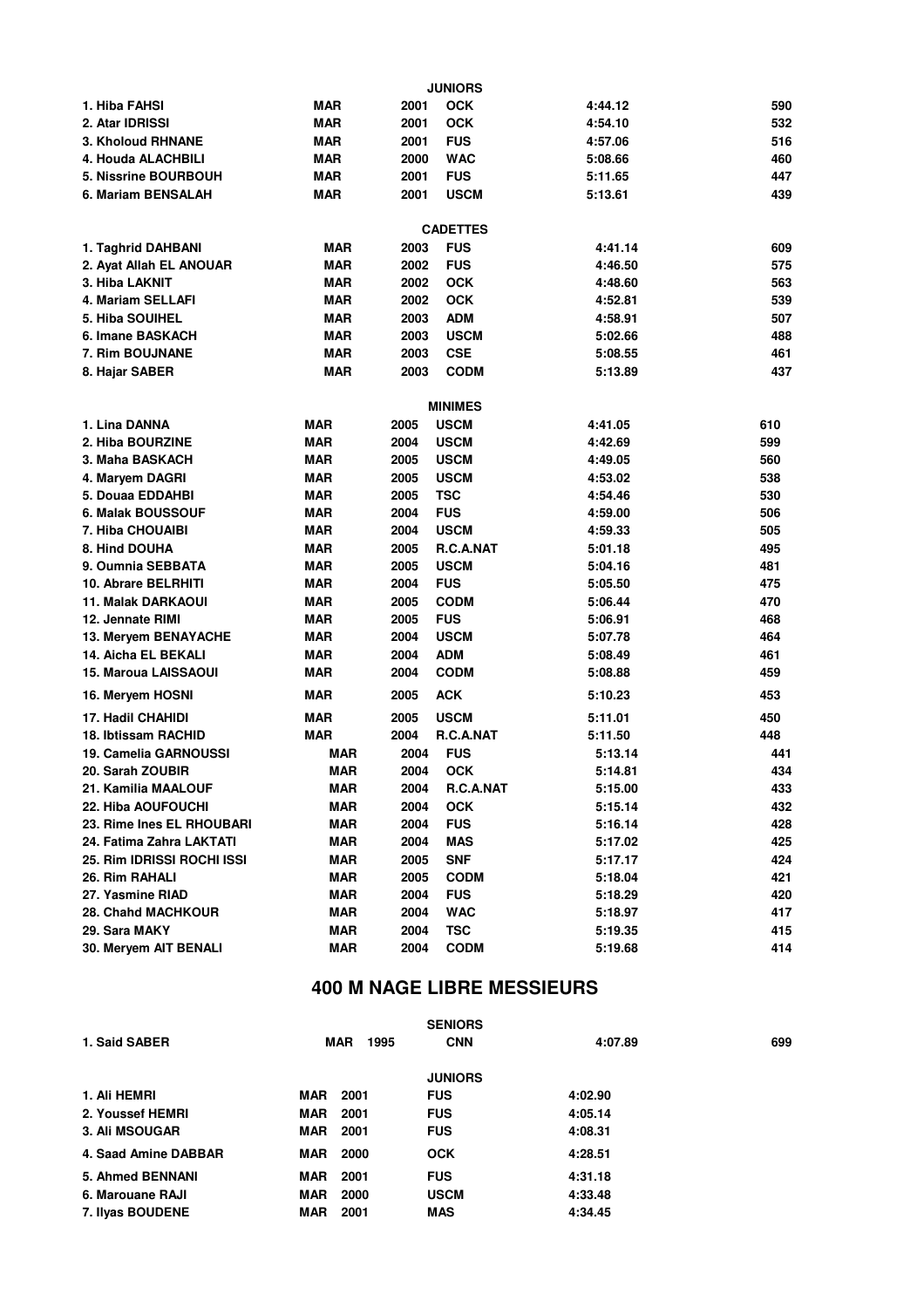|                             |            |      | <b>CADETS</b>    |         |     |
|-----------------------------|------------|------|------------------|---------|-----|
| 1. Youssef OUKHOUYA         | MAR        | 2002 | <b>FUS</b>       | 4:27.90 | 554 |
| 2. Oussama ELMAHBOUBI       | <b>MAR</b> | 2002 | <b>ADM</b>       | 4:31.20 | 534 |
| 3. Mohamed Yassine BENSALEH | <b>MAR</b> | 2002 | <b>FUS</b>       | 4:32.21 | 528 |
| 4. Ayman EL MECHRAFI        | MAR        | 2002 | <b>USCM</b>      | 4:32.57 | 526 |
| 5. Adam SEDDOUK             | <b>MAR</b> | 2003 | <b>CODM</b>      | 4:33.98 | 518 |
| <b>6. Lounes MOUHOUBI</b>   | <b>MAR</b> | 2002 | <b>ASAMIN</b>    | 4:34.33 | 516 |
| 6. Mohamed Amine DIDOUCH    | MAR        | 2003 | <b>ASAMIN</b>    | 4:34.33 | 516 |
| 8. Adam ZIANE               | <b>MAR</b> | 2002 | <b>WAC</b>       | 4:34.53 | 515 |
| 9. Zakariae AMALI           | <b>MAR</b> | 2003 | <b>CODM</b>      | 4:35.83 | 507 |
| 10. Adam BELAFIA            | <b>MAR</b> | 2002 | <b>USCM</b>      | 4:36.32 | 505 |
| 11. Monssif Hamza TIJARI    | <b>MAR</b> | 2002 | <b>CODM</b>      | 4:37.81 | 497 |
|                             |            |      | <b>MINIMES</b>   |         |     |
| 1. Yasser BENCHEBBA         | <b>MAR</b> | 2004 | <b>FUS</b>       | 4:13.38 | 655 |
| 2. Hamza BENHLIMA           | <b>MAR</b> | 2004 | <b>USCM</b>      | 4:21.84 | 593 |
| 3. Ismail EL YOUSFI         | <b>MAR</b> | 2004 | R.C.A.NAT        | 4:29.71 | 543 |
| <b>4. CHAHINE SAID</b>      | MAR        | 2005 | <b>USCM</b>      | 4:30.85 | 536 |
| 5. Ilias EDDARI             | <b>MAR</b> | 2004 | <b>R.C.A.NAT</b> | 4:31.63 | 531 |
| 6. Adam BOURZINE            | <b>MAR</b> | 2005 | <b>USCM</b>      | 4:36.28 | 505 |
| 7. Mohamed Sami ZEMZAMI     | <b>MAR</b> | 2005 | <b>USCM</b>      | 4:39.34 | 488 |
| 8. Mohammed MOUISSE         | <b>MAR</b> | 2004 | <b>USF</b>       | 4:44.84 | 461 |

#### **800 M NAGE LIBRE DAMES**

|                     |            |      | <b>JUNIORS</b> |          |
|---------------------|------------|------|----------------|----------|
| 1. Kholoud RHNANE   | MAR        | 2001 | <b>FUS</b>     | 10:13.69 |
| 2. Nariiss BOURBOUH | MAR        | 2001 | <b>FUS</b>     | 10:18.81 |
| 3. Atar IDRISSI     | MAR        | 2001 | OCK            | 10:21.27 |
| 4. Mariam BENSALAH  | <b>MAR</b> | 2001 | <b>USCM</b>    | 10:43.62 |

|                            |            |      | <b>CADETTES</b> |          |     |
|----------------------------|------------|------|-----------------|----------|-----|
| 1. Ayat Allah EL ANOUAR    | <b>MAR</b> | 2002 | <b>FUS</b>      | 9:44.61  |     |
| 2. Taghrid DAHBANI         | <b>MAR</b> | 2003 | <b>FUS</b>      | 9:46.14  |     |
| 3. Hiba LAKNIT             | <b>MAR</b> | 2002 | <b>OCK</b>      | 9:53.76  |     |
| 4. Imane BASKACH           | <b>MAR</b> | 2003 | <b>USCM</b>     | 10:24.00 |     |
|                            |            |      | <b>MINIMES</b>  |          |     |
| 1. Lina DANNA              | <b>MAR</b> | 2005 | <b>USCM</b>     | 9:37.25  | 615 |
| 2. Hiba BOURZINE           | <b>MAR</b> | 2004 | <b>USCM</b>     | 9:38.82  | 610 |
| 3. Maha BASKACH            | <b>MAR</b> | 2005 | <b>USCM</b>     | 9:54.41  | 563 |
| 4. Maryem DAGRI            | <b>MAR</b> | 2005 | <b>USCM</b>     | 9:58.28  | 553 |
| 5. Oumnia SEBBATA          | <b>MAR</b> | 2005 | <b>USCM</b>     | 10:02.08 | 542 |
| 6. Malak BOUSSOUF          | <b>MAR</b> | 2004 | <b>FUS</b>      | 10:11.32 | 518 |
| 7. Meryem BENAYACHE        | <b>MAR</b> | 2004 | <b>USCM</b>     | 10:22.89 | 490 |
| 8. Malak DARKAOUI          | <b>MAR</b> | 2005 | <b>CODM</b>     | 10:30.21 | 473 |
| 9. Sarah ZOUBIR            | <b>MAR</b> | 2004 | <b>OCK</b>      | 10:41.05 | 449 |
| 10. Hadil CHAHIDI          | <b>MAR</b> | 2005 | <b>USCM</b>     | 10:46.59 | 438 |
| 11. Oumaima RACHIDI ALAOUI | <b>MAR</b> | 2004 | <b>USCM</b>     | 10:48.18 | 434 |
| 12. Meryem HOSNI           | <b>MAR</b> | 2005 | <b>ACK</b>      | 10:50.45 | 430 |
| 13. Hiba AOUFOUCHI         | <b>MAR</b> | 2004 | <b>OCK</b>      | 10:50.52 | 430 |
| <b>14. Sara BELLAMINE</b>  | <b>MAR</b> | 2004 | <b>ASS</b>      | 10:56.96 | 417 |
| 15. Fadila ZEHAUF          | <b>MAR</b> | 2005 | <b>ACK</b>      | 10:58.78 | 414 |

#### **800 M NAGE LIBRE MESSIEURS**

|                         |     |      | <b>SENIORS</b> |         |
|-------------------------|-----|------|----------------|---------|
| 1. Med El Mehdi ESSADIQ | MAR | 1986 | <b>USCM</b>    | 9:01.54 |
| 2. Hicham TIJARI        | MAR | 1998 | <b>FUS</b>     | 9:33.88 |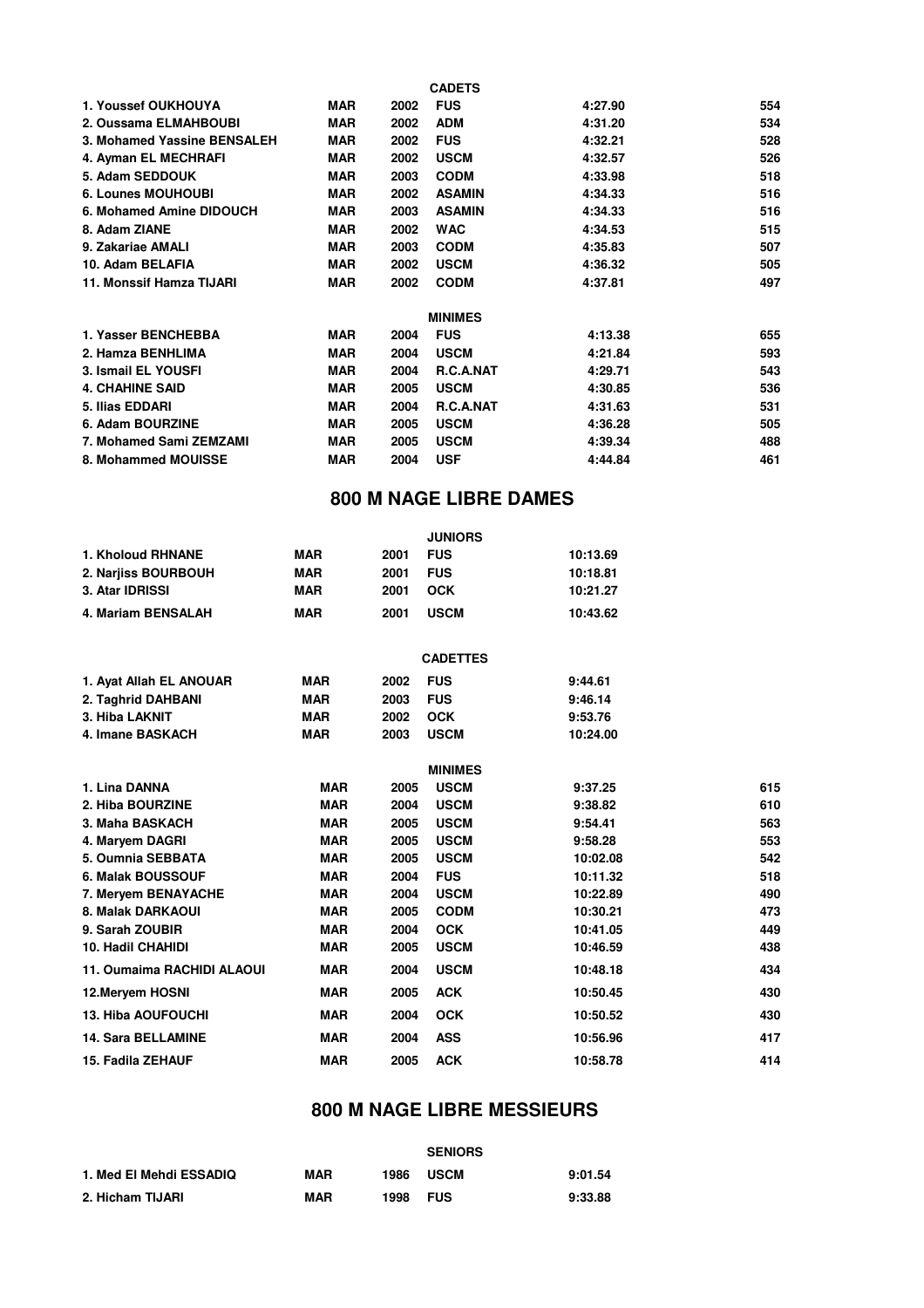|                                                |            |      | <b>JUNIORS</b>              |                      |     |
|------------------------------------------------|------------|------|-----------------------------|----------------------|-----|
| 1. Youssef HEMRI                               | <b>MAR</b> | 2001 | <b>FUS</b>                  | 8:27.25              |     |
| 2. Ali HEMRI                                   | <b>MAR</b> | 2001 | <b>FUS</b>                  | 8:32.33              |     |
| 3. Ali MSOUGAR                                 | <b>MAR</b> | 2001 | <b>FUS</b>                  | 8:38.04              |     |
| 4. Saad Amine DABBAR                           | <b>MAR</b> | 2000 | <b>OCK</b>                  | 8:55.43              |     |
| 5. Marouane RAJI                               | <b>MAR</b> | 2000 | <b>USCM</b>                 | 9:27.03              |     |
| 6. Ali MOKHTARI                                | <b>MAR</b> | 2001 | <b>USCM</b>                 | 9:57.91              |     |
|                                                |            |      |                             |                      |     |
| 1. Youssef OUKHOUYA                            | <b>MAR</b> | 2002 | <b>CADETS</b><br><b>FUS</b> | 9:15.48              | 539 |
| 2. Ayman EL MECHRAFI                           | <b>MAR</b> | 2002 | <b>USCM</b>                 | 9:15.55              | 539 |
| 3. Mohamed Yassine BENSALEH                    | <b>MAR</b> | 2002 | <b>FUS</b>                  | 9:17.53              | 533 |
| 4. Mohamed Amine DIDOUCH                       | <b>MAR</b> | 2003 | <b>ASAMIN</b>               | 9:26.70              | 507 |
| 5. Monssif Hamza TIJARI                        | <b>MAR</b> | 2002 | <b>CODM</b>                 | 9:34.25              | 488 |
| 6. Adam SEDDOUK                                | <b>MAR</b> | 2003 | <b>CODM</b>                 | 9:37.11              | 480 |
| 7. Adam BELAFIA                                | <b>MAR</b> | 2002 | <b>USCM</b>                 | 9:40.65              | 472 |
| 8. Achraf HMAITTANE                            | <b>MAR</b> | 2003 | <b>ASAMIN</b>               | 9:47.23              | 456 |
| 9. Anir SADIQUI                                | <b>MAR</b> | 2003 | <b>USCM</b>                 | 9:47.36              | 456 |
| 10. Yahya MOUHIB                               | <b>MAR</b> | 2002 | <b>OCK</b>                  | 9:59.34              | 429 |
|                                                | <b>MAR</b> | 2003 | <b>ASAMIN</b>               |                      | 424 |
| 11. Ayoub RABOUN<br><b>12. Soufiane TAYEBI</b> | <b>MAR</b> | 2003 | <b>FUS</b>                  | 10:01.38<br>10:10.46 | 406 |
|                                                |            |      |                             |                      |     |
| 13. Walid DEQQAOUI                             | <b>MAR</b> | 2003 | <b>USF</b>                  | 10:22.58             | 382 |
|                                                |            |      |                             |                      |     |
|                                                |            |      | <b>MINIMES</b>              |                      |     |
| 1. Yasser BENCHEBBA                            | <b>MAR</b> | 2004 | <b>FUS</b>                  | 8:38.01              | 664 |
| 2. Hamza BENHLIMA                              | <b>MAR</b> | 2004 | <b>USCM</b>                 | 8:51.17              | 616 |
| <b>3. CHAHINE SAID</b>                         | MAR        | 2005 | <b>USCM</b>                 | 9:00.66              | 584 |
| 4. Mohamed Sami ZEMZAMI                        | <b>MAR</b> | 2005 | <b>USCM</b>                 | 9:22.74              | 518 |
| 5. Adam BOURZINE                               | MAR        | 2005 | <b>USCM</b>                 | 9:24.74              | 513 |
| 6. Mohamed Adam NOURDINE                       | MAR        | 2005 | OCK                         | 10:03.07             | 421 |
| 7. Mohammed MOUISSE                            | <b>MAR</b> | 2004 | <b>USF</b>                  | 10:03.13             | 421 |
| 8. Abdellah ESSONNI                            | <b>MAR</b> | 2004 | <b>CODM</b>                 | 10:10.56             | 406 |
| 9. Yahya TOURABI                               | MAR        | 2005 | <b>FUS</b>                  | 10:10.58             | 406 |
| 10. Youssef BOUHMOUCH                          | MAR        | 2004 | <b>USCM</b>                 | 10:10.60             | 405 |
| <b>11. Yassir EL MADANI</b>                    | <b>MAR</b> | 2005 | <b>FUS</b>                  | 10:18.15             | 391 |
| <b>12. Othmane ZITOUNI</b>                     | <b>MAR</b> | 2005 | <b>CODM</b>                 | 10:22.34             | 383 |
| 13. Sami KASMI                                 | <b>MAR</b> | 2005 | <b>FUS</b>                  | 10:23.53             | 381 |
| 14. Yasser OUARIACH                            | MAR        | 2005 | <b>U.S.O</b>                | 10:25.73             | 377 |
| 15. Ahmed Rayane ELYACOUTI                     | <b>MAR</b> | 2005 | <b>USCM</b>                 | 10:26.54             | 375 |
| <b>16. Hatim CHEHIBA</b>                       | <b>MAR</b> | 2005 | <b>OCK</b>                  | 10:32.37             | 365 |

|                         |            |      | <b>JUNIORS</b>  |          |     |
|-------------------------|------------|------|-----------------|----------|-----|
| 1. Hiba FAHSI           | <b>MAR</b> | 2001 | <b>OCK</b>      | 18:52.06 |     |
| 2. Kholoud RHNANE       | <b>MAR</b> | 2001 | <b>FUS</b>      | 19:24.82 |     |
|                         |            |      | <b>CADETTES</b> |          |     |
| 1. Taghrid DAHBANI      | <b>MAR</b> | 2003 | <b>FUS</b>      | 18:35.03 | 577 |
| 2. Ayat Allah EL ANOUAR | <b>MAR</b> | 2002 | <b>FUS</b>      | 18:57.83 | 543 |
| 3. Hiba LAKNIT          | <b>MAR</b> | 2002 | <b>OCK</b>      | 19:18.50 | 514 |
| 4. Mariam SELLAFI       | <b>MAR</b> | 2002 | <b>OCK</b>      | 19:54.17 | 469 |
|                         |            |      | <b>MINIMES</b>  |          |     |
| 1. Hiba BOURZINE        | <b>MAR</b> | 2004 | <b>USCM</b>     | 18:38.45 | 571 |
| 2. Lina DANNA           | <b>MAR</b> | 2005 | <b>USCM</b>     | 18:46.12 | 560 |
| 3. Maryem DAGRI         | <b>MAR</b> | 2005 | <b>USCM</b>     | 19:08.50 | 528 |
| 4. Maha BASKACH         | MAR        | 2005 | <b>USCM</b>     | 19:09.64 | 526 |
| 5. Douaa EDDAHBI        | MAR        | 2005 | TSC             | 19:22.50 | 509 |
| 6. Malak BOUSSOUF       | MAR        | 2004 | <b>FUS</b>      | 19:28.86 | 501 |
| 7. Meryem BENAYACHE     | MAR        | 2004 | <b>USCM</b>     | 20:20.56 | 440 |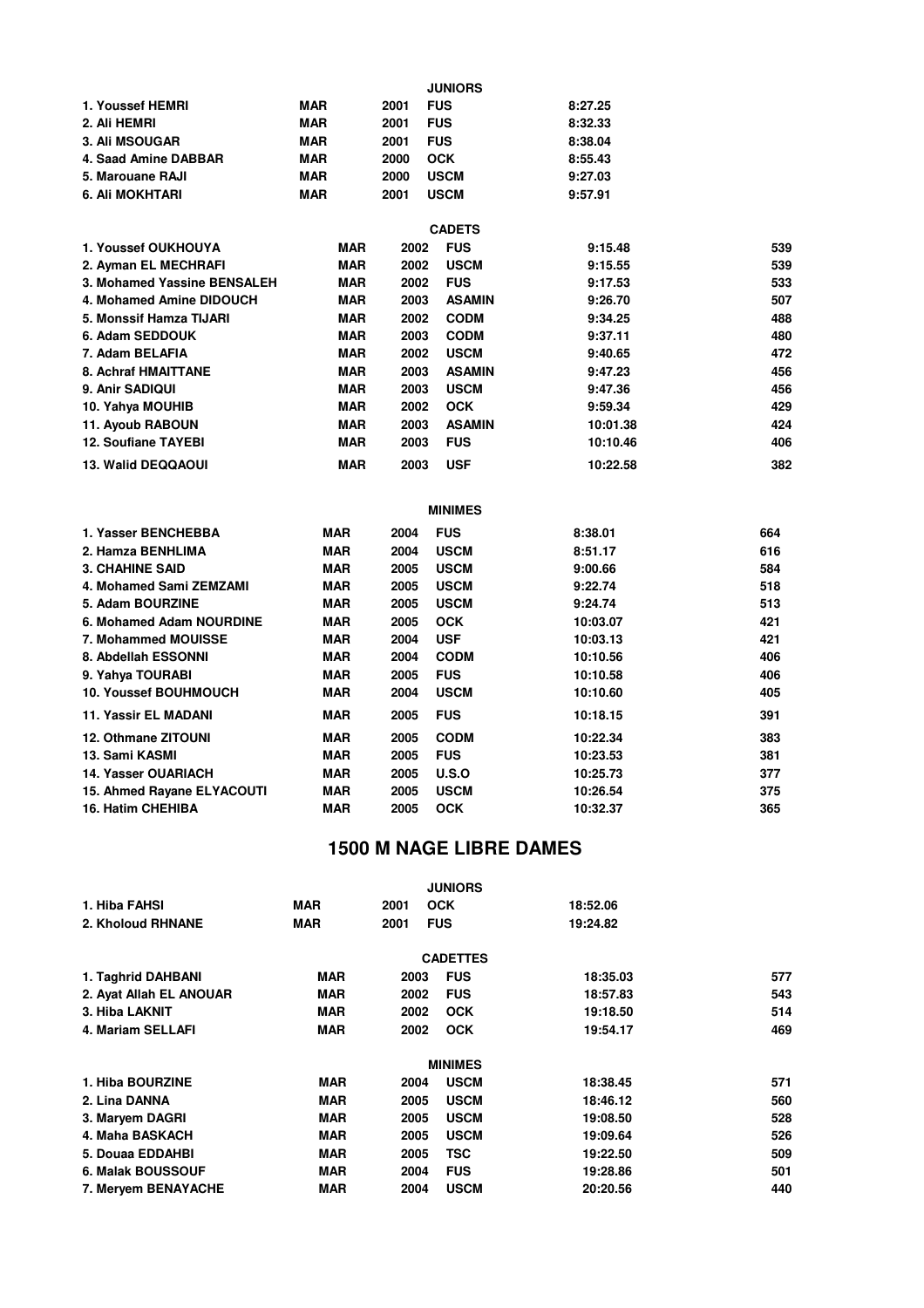| 1. Med El Mehdi ESSADIQ     | <b>MAR</b> | 1986 | <b>SENIORS</b><br><b>USCM</b> | 17:26.81 | 576 |
|-----------------------------|------------|------|-------------------------------|----------|-----|
|                             |            |      | <b>JUNIORS</b>                |          |     |
| 1. Youssef HEMRI            | <b>MAR</b> | 2001 | <b>FUS</b>                    | 16:23.45 |     |
| 2. Ali MSOUGAR              | <b>MAR</b> | 2001 | <b>FUS</b>                    | 16:49.25 |     |
| 3. Saad Amine DABBAR        | <b>MAR</b> | 2000 | <b>OCK</b>                    | 17:43.55 |     |
| <b>4. Ali MOKHTARI</b>      | <b>MAR</b> | 2001 | <b>USCM</b>                   | 18:45.84 |     |
|                             |            |      | <b>CADETS</b>                 |          |     |
| 1. Mohamed Yassine BENSALEH | <b>MAR</b> | 2002 | <b>FUS</b>                    | 17:15.40 | 595 |
| 2. Ayman EL MECHRAFI        | <b>MAR</b> | 2002 | <b>USCM</b>                   | 17:33.50 | 565 |
| 3. Youssef OUKHOUYA         | <b>MAR</b> | 2002 | <b>FUS</b>                    | 17:59.19 | 525 |
| 4. Sami KIBAL               | <b>MAR</b> | 2002 | <b>WAC</b>                    | 18:13.15 | 505 |
| 5. Mohamed Amine DIDOUCH    | <b>MAR</b> | 2003 | <b>ASAMIN</b>                 | 18:27.91 | 485 |
| 6. Anir SADIQUI             | <b>MAR</b> | 2003 | <b>USCM</b>                   | 18:31.18 | 481 |
| 7. Achraf HMAITTANE         | <b>MAR</b> | 2003 | <b>ASAMIN</b>                 | 18:43.34 | 466 |
| 8. Ayoub RABOUN             | <b>MAR</b> | 2003 | <b>ASAMIN</b>                 | 18:43.64 | 465 |
| 9. El Mehdi LAANAYA         | <b>MAR</b> | 2003 | <b>TSC</b>                    | 18:47.16 | 461 |
| 10. Ismail ES SAMLALI       | <b>MAR</b> | 2002 | <b>OCK</b>                    | 18:52.12 | 455 |
|                             |            |      |                               |          |     |
|                             |            |      | <b>MINIMES</b>                |          |     |
| 1. Yasser BENCHEBBA         | <b>MAR</b> | 2004 | <b>FUS</b>                    | 16:33.37 | 674 |
| 2. Hamza BENHLIMA           | <b>MAR</b> | 2004 | <b>USCM</b>                   | 16:56.59 | 629 |
| <b>3. CHAHINE SAID</b>      | <b>MAR</b> | 2005 | <b>USCM</b>                   | 17:20.66 | 586 |
| 4. Adam BOURZINE            | <b>MAR</b> | 2005 | <b>USCM</b>                   | 18:00.60 | 523 |
| 5. Abdellah ESSONNI         | <b>MAR</b> | 2004 | <b>CODM</b>                   | 19:13.09 | 431 |
| <b>6. Youssef BOUHMOUCH</b> | <b>MAR</b> | 2004 | <b>USCM</b>                   | 19:26.17 | 416 |

### **50 M DOS DAMES**

|                            |                    |      | <b>SENIORS</b>  |       |     |
|----------------------------|--------------------|------|-----------------|-------|-----|
| 1. Zineb ZOUHAIRI          | <b>MAR</b>         | 1997 | R.C.A.NAT       | 35.39 | 447 |
|                            |                    |      |                 |       |     |
|                            |                    |      | <b>JUNIORS</b>  |       |     |
| 1. Hiba FAHSI              | <b>MAR</b>         | 2001 | <b>OCK</b>      | 30.31 | 711 |
| 2. Narjiss BOURBOUH        | <b>MAR</b>         | 2001 | <b>FUS</b>      | 31.97 | 606 |
| 3. Nissrine BOURBOUH       | <b>MAR</b>         | 2001 | <b>FUS</b>      | 32.89 | 557 |
| 4. Wissal NAFR             | <b>MAR</b>         | 2000 | <b>OCK</b>      | 35.12 | 457 |
| 5. Hiba RMILI              | <b>MAR</b>         | 2000 | <b>OCK</b>      | 35.23 | 453 |
| 6. Atar IDRISSI            | <b>MAR</b>         | 2001 | <b>OCK</b>      | 35.71 | 435 |
| 7. Kholoud RHNANE          | <b>MAR</b>         | 2001 | <b>FUS</b>      | 36.05 | 423 |
| 8. Maria AIT BOUSERHANE    | <b>MAR</b>         | 2001 | <b>JIHA</b>     | 36.06 | 422 |
|                            |                    |      |                 |       |     |
|                            |                    |      | <b>CADETTES</b> |       |     |
| 1. Mariam SELLAFI          | <b>MAR</b>         | 2002 | <b>OCK</b>      | 34.22 | 494 |
| 2. Hajar SABER             | <b>MAR</b>         | 2003 | <b>CODM</b>     | 34.96 | 463 |
| 3. Hiba SOUIHEL            | <b>MAR</b>         | 2003 | <b>ADM</b>      | 35.09 | 458 |
| 4. Ayat Errahmane BELRHITI | <b>MAR</b>         | 2002 | <b>MAS</b>      | 35.46 | 444 |
| 5. Douae EL MOUJARRADE     | <b>MAR</b>         | 2003 | <b>SNF</b>      | 35.55 | 441 |
| 6. Karima KANOUN           | <b>MAR</b>         | 2002 | <b>ASAMIN</b>   | 35.81 | 431 |
| 7. Imane BASKACH           | <b>MAR</b>         | 2003 | <b>USCM</b>     | 35.99 | 425 |
|                            |                    |      | <b>MINIMES</b>  |       |     |
|                            |                    |      |                 |       |     |
| 1. Maryem DAGRI            | <b>MAR</b><br>2005 |      | <b>USCM</b>     | 32    |     |
| 2. Hiba CHOUAIBI           | <b>MAR</b><br>2004 |      | <b>USCM</b>     | 32.28 |     |
| 3. Oumnia SEBBATA          | <b>MAR</b><br>2005 |      | <b>USCM</b>     | 32.89 |     |
| 4. Ibtissam RACHID         | <b>MAR</b><br>2004 |      | R.C.A.NAT       | 33.74 |     |
| 5. Yasmine RIAD            | 2004<br><b>MAR</b> |      | <b>FUS</b>      | 34.34 |     |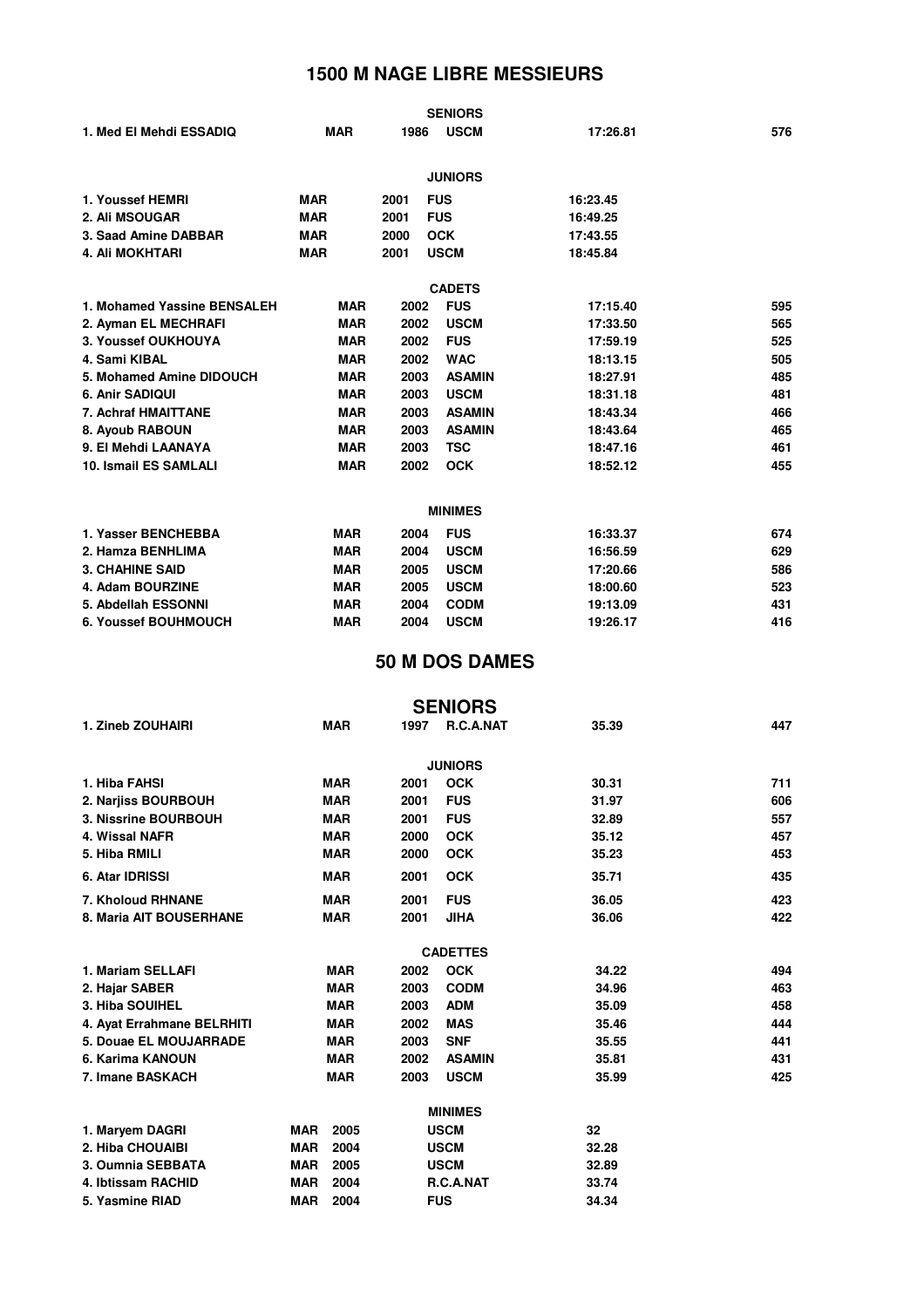| 6. Aicha EL BEKALI                | <b>MAR</b><br>2004 | <b>ADM</b>               | 34.5  |     |
|-----------------------------------|--------------------|--------------------------|-------|-----|
| 7. Doha TABERKANT                 | <b>MAR</b>         | <b>SNF</b><br>2004       | 34.92 | 465 |
| 8. Alae ELMEKKAOUI                | <b>MAR</b>         | <b>CNN</b><br>2005       | 35.00 | 462 |
| 9. Ava OUFRID                     | <b>MAR</b>         | <b>CODM</b><br>2005      | 35.06 | 459 |
| 10. Camelia GARNOUSSI             | <b>MAR</b>         | <b>FUS</b><br>2004       | 35.14 | 456 |
| 11. Hiba BOURZINE                 | <b>MAR</b>         | <b>USCM</b><br>2004      | 35.18 | 455 |
| <b>12. Lina GABOUNE</b>           | <b>MAR</b>         | <b>FUS</b><br>2004       | 35.22 | 453 |
| 13. Jennate RIMI                  | <b>MAR</b>         | <b>FUS</b><br>2005       | 35.41 | 446 |
| 14. Aya ICHOU                     | <b>MAR</b>         | <b>R.C.A.NAT</b><br>2004 | 35.72 | 434 |
| <b>15. Oumaima RACHIDI ALAOUI</b> | <b>MAR</b>         | <b>USCM</b><br>2004      | 35.78 | 432 |
| <b>16. Maroua LAISSAOUI</b>       | <b>MAR</b>         | <b>CODM</b><br>2004      | 35.79 | 432 |
| <b>17. Malak BOUSSOUF</b>         | <b>MAR</b>         | <b>FUS</b><br>2004       | 36.04 | 423 |
| 18. Basma KADI                    | <b>MAR</b>         | <b>CODM</b><br>2004      | 36.14 | 419 |
| <b>19. Abrare BELRHITI</b>        | <b>MAR</b>         | <b>FUS</b><br>2004       | 36.16 | 419 |
| 20. Lina DANNA                    | <b>MAR</b>         | <b>USCM</b><br>2005      | 36.22 | 417 |

# **50 M DOS MESSIEURS**

|                         |            |      | <b>SENIORS</b> |       |     |
|-------------------------|------------|------|----------------|-------|-----|
| 1. Hamza DAHBI SKALI    | <b>MAR</b> | 1998 | <b>CSN</b>     | 29.91 | 519 |
|                         |            |      | <b>JUNIORS</b> |       |     |
| 1. Abdeljabbar REGRAGUI | <b>MAR</b> | 2001 | <b>CODM</b>    | 27.22 | 689 |
| 2. Youssef HEMRI        | <b>MAR</b> | 2001 | <b>FUS</b>     | 28.16 | 622 |
| 3. Med Yassine BOUKHARI | <b>MAR</b> | 2001 | <b>FUS</b>     | 28.72 | 586 |
| <b>4. Ali MSOUGAR</b>   | <b>MAR</b> | 2001 | <b>FUS</b>     | 29.05 | 567 |
| 5. Omar FILALI          | <b>MAR</b> | 2001 | <b>USF</b>     | 30.09 | 510 |
|                         |            |      | <b>CADETS</b>  |       |     |
| 1. Ismail ES SAMLALI    | <b>MAR</b> | 2002 | <b>OCK</b>     | 28.94 | 573 |
| 2. Ouissam NAJIH        | <b>MAR</b> | 2002 | <b>KACM</b>    | 29.52 | 540 |
| 3. Idriss AZHAR         | <b>MAR</b> | 2003 | R.C.A.NAT      | 29.65 | 533 |
| <b>4. Wail DAIBOUN</b>  | <b>MAR</b> | 2002 | <b>ACK</b>     | 29.81 | 524 |
| 5. Omar Ahmed ZOUITEN   | <b>MAR</b> | 2002 | <b>MAS</b>     | 30.09 | 510 |
| 6. Adam SEDDOUK         | <b>MAR</b> | 2003 | <b>CODM</b>    | 30.42 | 493 |
| 7. Ayman MEFETTAR       | <b>MAR</b> | 2003 | <b>SNF</b>     | 30.81 | 475 |
| 8. Abdelmoughit MAMDOUH | <b>MAR</b> | 2002 | <b>ADM</b>     | 30.92 | 470 |
|                         |            |      | <b>MINIMES</b> |       |     |
| 1. Salim FRIKECH        | <b>MAR</b> | 2004 | <b>CODM</b>    | 28.81 | 581 |
| 2. Hamza BENHLIMA       | <b>MAR</b> | 2004 | <b>USCM</b>    | 30.48 | 490 |
| 3. Karim JENNANE        | <b>MAR</b> | 2004 | <b>CODM</b>    | 31.22 | 456 |
| 4. Ismail EL YOUSFI     | <b>MAR</b> | 2004 | R.C.A.NAT      | 31.59 | 440 |
| 5. Yasser BENCHEBBA     | <b>MAR</b> | 2004 | <b>FUS</b>     | 31.74 | 434 |
| <b>6. Nouh ZAROUKI</b>  | <b>MAR</b> | 2005 | <b>UNO</b>     | 31.84 | 430 |
| <b>7. CHAHINE SAID</b>  | <b>MAR</b> | 2005 | <b>USCM</b>    | 31.88 | 428 |

# **100 M DOD DAMES**

|                            |                    | <b>JUNIORS</b>      |         |     |
|----------------------------|--------------------|---------------------|---------|-----|
| 1. Hiba FAHSI              | MAR<br>2001        | <b>OCK</b>          | 1:02.84 |     |
| 2. Nariiss BOURBOUH        | MAR<br>2001        | <b>FUS</b>          | 1:10.60 |     |
| 3. Nissrine BOURBOUH       | <b>MAR</b><br>2001 | <b>FUS</b>          | 1:10.80 |     |
| 4. Mariam BENSALAH         | MAR<br>2001        | <b>USCM</b>         | 1:15.97 |     |
| 5. Hiba RMILI              | 2000<br>MAR        | <b>OCK</b>          | 1:16.73 |     |
|                            |                    | <b>CADETTES</b>     |         |     |
| 1. Mariam SELLAFI          | <b>MAR</b>         | <b>OCK</b><br>2002  | 1:11.77 | 531 |
| 2. Douae EL MOUJARRADE     | <b>MAR</b>         | <b>SNF</b><br>2003  | 1:15.27 | 460 |
| 3. Ayat Errahmane BELRHITI | <b>MAR</b>         | <b>MAS</b><br>2002  | 1:15.89 | 449 |
| 4. Hajar SABER             | <b>MAR</b>         | <b>CODM</b><br>2003 | 1:16.30 | 442 |
| 5. Ayat Allah EL ANOUAR    | <b>MAR</b>         | <b>FUS</b><br>2002  | 1:17.26 | 425 |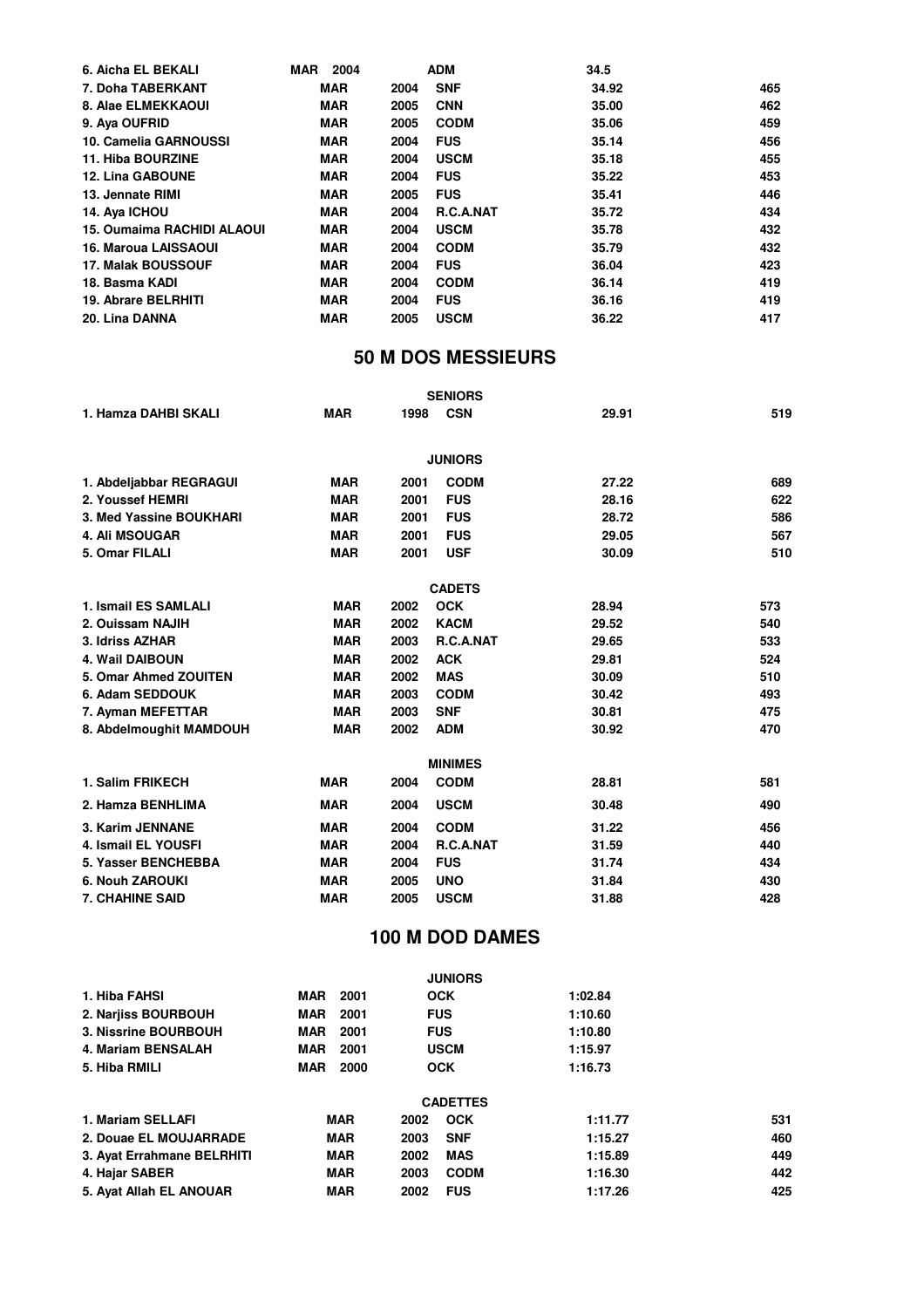| 1. Hiba CHOUAIBI           | <b>MAR</b> | 2004 | <b>USCM</b> | 1:08.22 | 618 |
|----------------------------|------------|------|-------------|---------|-----|
| 2. Oumnia SEBBATA          | <b>MAR</b> | 2005 | <b>USCM</b> | 1:13.12 | 502 |
| 3. Jennate RIMI            | <b>MAR</b> | 2005 | <b>FUS</b>  | 1:13.90 | 486 |
| 4. Yasmine RIAD            | <b>MAR</b> | 2004 | <b>FUS</b>  | 1:15.01 | 465 |
| 5. Maroua LAISSAOUI        | <b>MAR</b> | 2004 | <b>CODM</b> | 1:15.27 | 460 |
| 6. Hiba BOURZINE           | <b>MAR</b> | 2004 | <b>USCM</b> | 1:15.92 | 448 |
| 7. Maryem DAGRI            | <b>MAR</b> | 2005 | <b>USCM</b> | 1:16.86 | 432 |
| 8. Rime Ines EL RHOUBARI   | <b>MAR</b> | 2004 | <b>FUS</b>  | 1:17.31 | 424 |
| 9. Camelia GARNOUSSI       | <b>MAR</b> | 2004 | <b>FUS</b>  | 1:17.37 | 423 |
| <b>10. Dina TOUZANI</b>    | <b>MAR</b> | 2005 | <b>CODM</b> | 1:17.62 | 419 |
| 10. Aya OUFRID             | <b>MAR</b> | 2005 | <b>CODM</b> | 1:17.62 | 419 |
| <b>12. Doha TABERKANT</b>  | <b>MAR</b> | 2004 | <b>SNF</b>  | 1:17.81 | 416 |
| 13. Oumaima RACHIDI ALAOUI | <b>MAR</b> | 2004 | <b>USCM</b> | 1:17.85 | 416 |
| <b>14. Alae ELMEKKAOUI</b> | <b>MAR</b> | 2005 | <b>CNN</b>  | 1:17.86 | 416 |
| <b>15. Rim ARHARBI</b>     | <b>MAR</b> | 2004 | <b>KAC</b>  | 1:17.96 | 414 |

#### **100 M DOS MESSIEURS**

|                             |            |            |      | <b>SENIORS</b> |         |     |
|-----------------------------|------------|------------|------|----------------|---------|-----|
| 1. Saad BENNANI             | <b>MAR</b> |            | 1996 | <b>FUS</b>     | 1:01.09 | 614 |
| 2. Karim AMARTI             | <b>MAR</b> |            | 1998 | <b>USF</b>     | 1:05.63 | 495 |
| <b>3. Ali EL MANDOUR</b>    | <b>MAR</b> |            | 1997 | <b>FUS</b>     | 1:06.82 | 469 |
|                             |            |            |      | <b>JUNIORS</b> |         |     |
| 1. Abdeljabbar REGRAGUI     |            | <b>MAR</b> | 2001 | <b>CODM</b>    | 59.09   | 679 |
| 2. Youssef HEMRI            |            | <b>MAR</b> | 2001 | <b>FUS</b>     | 1:01.23 | 610 |
| 3. Ali MSOUGAR              |            | <b>MAR</b> | 2001 | <b>FUS</b>     | 1:01.97 | 588 |
| 4. Omar FILALI              |            | <b>MAR</b> | 2001 | <b>USF</b>     | 1:07.12 | 463 |
| 5. Mehdi BOUFEDENE          |            | <b>MAR</b> | 2000 | <b>ASS</b>     | 1:07.65 | 452 |
|                             |            |            |      | <b>CADETS</b>  |         |     |
| 1. Ismail ES SAMLALI        |            | <b>MAR</b> | 2002 | <b>OCK</b>     | 1:01.18 | 612 |
| 2. Ouissam NAJIH            |            | <b>MAR</b> | 2002 | <b>KACM</b>    | 1:03.96 | 535 |
| 3. Monssif Hamza TIJARI     |            | <b>MAR</b> | 2002 | <b>CODM</b>    | 1:05.19 | 505 |
| 4. Ayman MEFETTAR           |            | <b>MAR</b> | 2003 | <b>SNF</b>     | 1:06.28 | 481 |
| 5. Adam SEDDOUK             |            | <b>MAR</b> | 2003 | <b>CODM</b>    | 1:06.61 | 474 |
| 6. Youssef OUKHOUYA         |            | <b>MAR</b> | 2002 | <b>FUS</b>     | 1:07.07 | 464 |
| 7. Zakariae AMALI           |            | <b>MAR</b> | 2003 | <b>CODM</b>    | 1:07.91 | 447 |
| 8. Adam BELAFIA             |            | <b>MAR</b> | 2002 | <b>USCM</b>    | 1:08.19 | 442 |
| 9. Mohamed Yassine BENSALEH |            | <b>MAR</b> | 2002 | <b>FUS</b>     | 1:08.86 | 429 |
| 10. Youssef KARADA          |            | <b>MAR</b> | 2003 | <b>ASAMIN</b>  | 1:08.91 | 428 |
| <b>11. Wail DAIBOUN</b>     |            | <b>MAR</b> | 2002 | <b>ACK</b>     | 1:08.96 | 427 |
|                             |            |            |      | <b>MINIMES</b> |         |     |
| 1. Salim FRIKECH            | <b>MAR</b> | 2004       |      | <b>CODM</b>    | 1:03.77 |     |
| 2. Hamza BENHLIMA           | <b>MAR</b> | 2004       |      | <b>USCM</b>    | 1:05.36 |     |

#### **200 M DOS DAMES**

|                        |            |      | <b>JUNIORS</b>  |         |
|------------------------|------------|------|-----------------|---------|
| 1. Hiba FAHSI          | <b>MAR</b> | 2001 | <b>OCK</b>      | 2:21.79 |
| 2. Nissrine BOURBOUH   | <b>MAR</b> | 2001 | <b>FUS</b>      | 2:36.28 |
| 3. Mariam BENSALAH     | <b>MAR</b> | 2001 | <b>USCM</b>     | 2:43.77 |
| 4. Kholoud RHNANE      | <b>MAR</b> | 2001 | <b>FUS</b>      | 2:47.78 |
|                        |            |      | <b>CADETTES</b> |         |
| 1. Hajar SABER         | MAR        | 2003 | <b>CODM</b>     | 2:39.57 |
| 2. Mariam SELLAFI      | MAR        | 2002 | <b>OCK</b>      | 2:40.16 |
| 3. Douae EL MOUJARRADE | MAR        | 2003 | <b>SNF</b>      | 2:48.28 |

**4. Mohammed MOUISSE MAR 2004 USF 1:09.66 3. CHAHINE SAID MAR 2005 USCM 1:07.55**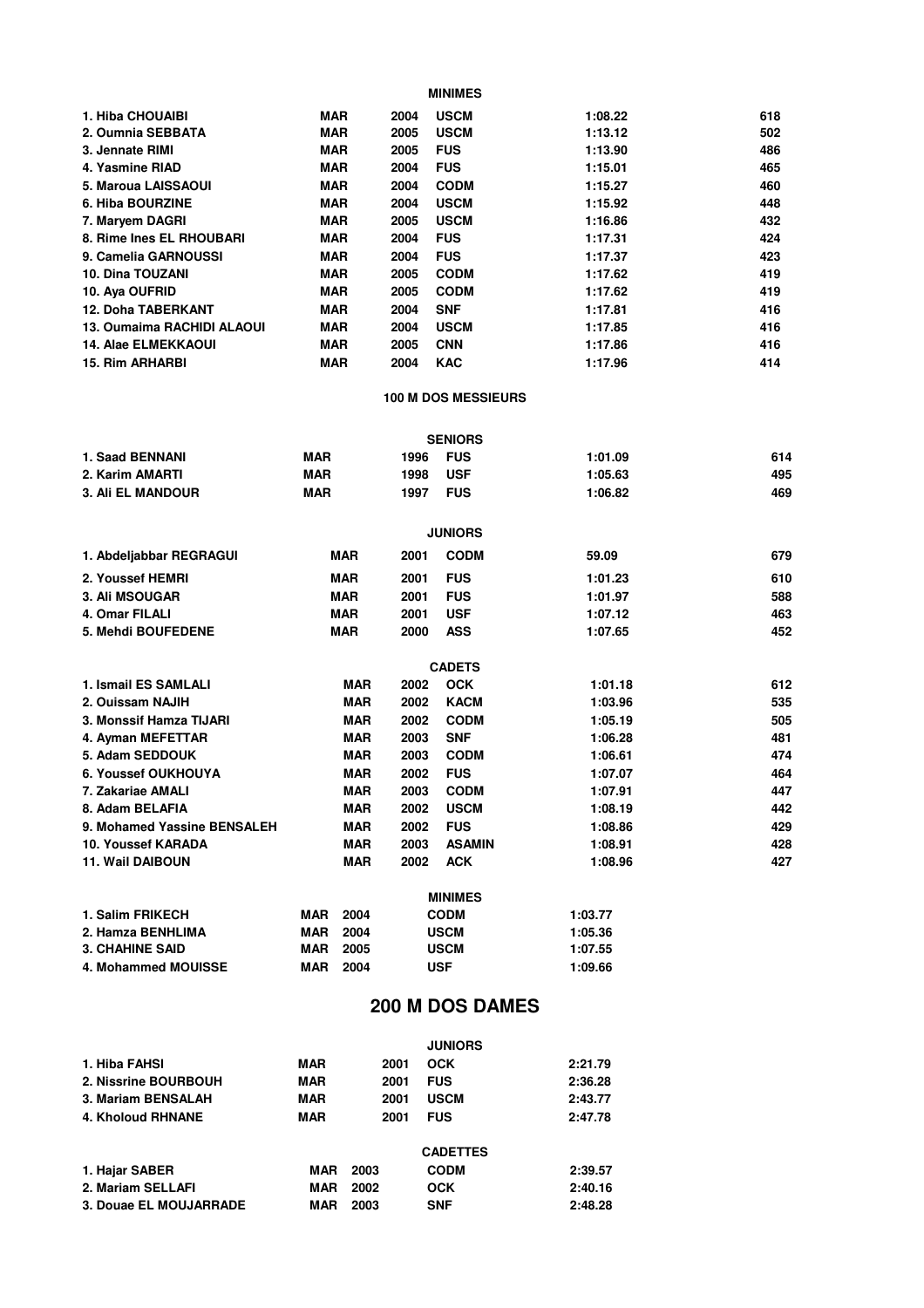| 4. Yasmine BANADI                 | MAR<br>2003 |      | <b>OCK</b>       | 2:50.23 |     |
|-----------------------------------|-------------|------|------------------|---------|-----|
|                                   |             |      | <b>MINIMES</b>   |         |     |
| 1. Hiba CHOUAIBI                  | <b>MAR</b>  | 2004 | <b>USCM</b>      | 2:34.61 | 516 |
| 2. Douaa EDDAHBI                  | <b>MAR</b>  | 2005 | TSC              | 2:38.23 | 482 |
| 3. Yasmine RIAD                   | <b>MAR</b>  | 2004 | <b>FUS</b>       | 2:39.50 | 470 |
| 4. Oumnia SEBBATA                 | <b>MAR</b>  | 2005 | <b>USCM</b>      | 2:39.59 | 469 |
| 5. Jennate RIMI                   | <b>MAR</b>  | 2005 | <b>FUS</b>       | 2:41.96 | 449 |
| 6. Hiba BOURZINE                  | <b>MAR</b>  | 2004 | <b>USCM</b>      | 2:42.00 | 449 |
| 7. Rime Ines EL RHOUBARI          | <b>MAR</b>  | 2004 | <b>FUS</b>       | 2:46.00 | 417 |
| 8. Maroua LAISSAOUI               | <b>MAR</b>  | 2004 | <b>CODM</b>      | 2:46.31 | 415 |
| 9. Maryem DAGRI                   | <b>MAR</b>  | 2005 | <b>USCM</b>      | 2:47.41 | 406 |
| 10. Aya ICHOU                     | <b>MAR</b>  | 2004 | <b>R.C.A.NAT</b> | 2:47.59 | 405 |
| <b>11. Doha TABERKANT</b>         | <b>MAR</b>  | 2004 | <b>SNF</b>       | 2:50.09 | 388 |
| 12. Aya OUFRID                    | <b>MAR</b>  | 2005 | <b>CODM</b>      | 2:50.98 | 382 |
| <b>13. IIII BELHOCINE</b>         | <b>MAR</b>  | 2005 | <b>WAC</b>       | 2:51.18 | 380 |
| 14. Fatima Zahra LAKTATI          | <b>MAR</b>  | 2004 | <b>MAS</b>       | 2:52.57 | 371 |
| <b>15. Oumaima RACHIDI ALAOUI</b> | <b>MAR</b>  | 2004 | <b>USCM</b>      | 2:53.00 | 368 |

# **200 M DOS MESSIEURS**

|                              |                    |      | <b>SENIORS</b> |         |     |
|------------------------------|--------------------|------|----------------|---------|-----|
| 1. Kaim AMARTI               | <b>MAR 1998</b>    |      | <b>USF</b>     | 02:26.9 |     |
|                              |                    |      | <b>JUNIORS</b> |         |     |
| 1. Abdeljabbar REGRAGUI      | 2001<br>MAR        |      | <b>CODM</b>    | 2:13.83 |     |
| <b>2. Ali MSOUGAR</b>        | <b>MAR</b><br>2001 |      | <b>FUS</b>     | 2:14.98 |     |
| 3. Omar FILALI               | <b>MAR</b><br>2001 |      | <b>USF</b>     | 2:27.80 |     |
| 4. Mohamed Amine HARRABIDA   | <b>MAR</b><br>2000 |      | R.C.A.NAT      | 2:28.64 |     |
|                              |                    |      |                |         |     |
|                              |                    |      | <b>CADETS</b>  |         |     |
| 1. Ismail ES SAMLALI         | <b>MAR</b>         | 2002 | <b>OCK</b>     | 2:17.51 | 539 |
| 2. Idriss AZHAR              | <b>MAR</b>         | 2003 | R.C.A.NAT      | 2:18.88 | 523 |
| 3. Adam SEDDOUK              | <b>MAR</b>         | 2003 | <b>CODM</b>    | 2:22.25 | 487 |
| 4. Youssef OUKHOUYA          | <b>MAR</b>         | 2002 | <b>FUS</b>     | 2:24.98 | 460 |
| 5. Adam BELAFIA              | <b>MAR</b>         | 2002 | <b>USCM</b>    | 2:25.41 | 456 |
| 6. Ouissam NAJIH             | <b>MAR</b>         | 2002 | <b>KACM</b>    | 2:25.74 | 452 |
| 7. Youssef KARADA            | <b>MAR</b>         | 2003 | <b>ASAMIN</b>  | 2:27.59 | 436 |
| 8. Mohamed Yassine BENSALEH  | <b>MAR</b>         | 2002 | <b>FUS</b>     | 2:29.35 | 420 |
| 9. Ayman MEFETTAR            | <b>MAR</b>         | 2003 | <b>SNF</b>     | 2:29.53 | 419 |
| 10. Omar Ahmed ZOUITEN       | <b>MAR</b>         | 2002 | <b>MAS</b>     | 2:30.11 | 414 |
| 11. Zakariae AMALI           | <b>MAR</b>         | 2003 | <b>CODM</b>    | 2:30.26 | 413 |
| <b>12. Wail DAIBOUN</b>      | <b>MAR</b>         | 2002 | <b>ACK</b>     | 2:33.49 | 387 |
| 13. Mohamed Amine DIDOUCH    | <b>MAR</b>         | 2003 | <b>ASAMIN</b>  | 2:36.10 | 368 |
| <b>14. Ismail EL HAMOUMI</b> | <b>MAR</b>         | 2002 | <b>USF</b>     | 2:37.12 | 361 |
| <b>15. Adnane BENADADA</b>   | <b>MAR</b>         | 2003 | <b>SNF</b>     | 2:37.34 | 359 |
| 16. Walid RHZAL              | <b>MAR</b>         | 2003 | <b>UNO</b>     | 2:38.22 | 353 |
| 17. Othmane AIT SALAH        | <b>MAR</b>         | 2002 | <b>JIHA</b>    | 2:38.84 | 349 |
| <b>18. Soufiane TAYEBI</b>   | <b>MAR</b>         | 2003 | <b>FUS</b>     | 2:39.63 | 344 |
| 19. Oussama EL MOUSSAMI      | <b>MAR</b>         | 2003 | <b>CODM</b>    | 2:39.85 | 343 |
|                              |                    |      | <b>MINIMES</b> |         |     |
| 1. Hamza BENHLIMA            | <b>MAR</b>         | 2004 | <b>USCM</b>    | 2:20.83 | 501 |
| 2. Salim FRIKECH             | <b>MAR</b>         | 2004 | <b>CODM</b>    | 2:25.71 | 453 |
| <b>3. CHAHINE SAID</b>       | <b>MAR</b>         | 2005 | <b>USCM</b>    | 2:28.96 | 424 |
| 4. Mohammed MOUISSE          | <b>MAR</b>         | 2004 | <b>USF</b>     | 2:30.03 | 415 |
| <b>5. Ali ESSARSARE</b>      | <b>MAR</b>         | 2005 | <b>CODM</b>    | 2:37.80 | 356 |
| <b>6. Youssef BOUHMOUCH</b>  | <b>MAR</b>         | 2004 | <b>USCM</b>    | 2:40.68 | 337 |
| 7. Nouh ZAROUKI              | MAR                | 2005 | <b>UNO</b>     | 2:41.22 | 334 |
| 8. Taha CHTATI               | <b>MAR</b>         | 2005 | <b>CODM</b>    | 2:41.37 | 333 |
| 9. Hatim CHEHIBA             | <b>MAR</b>         | 2005 | <b>OCK</b>     | 2:41.49 | 332 |
| 10. Alae BOUARGANE           | <b>MAR</b>         | 2005 | <b>CODM</b>    | 2:41.70 | 331 |
| <b>11. Ali SAADOUN</b>       | <b>MAR</b>         | 2005 | <b>CODM</b>    | 2:42.31 | 327 |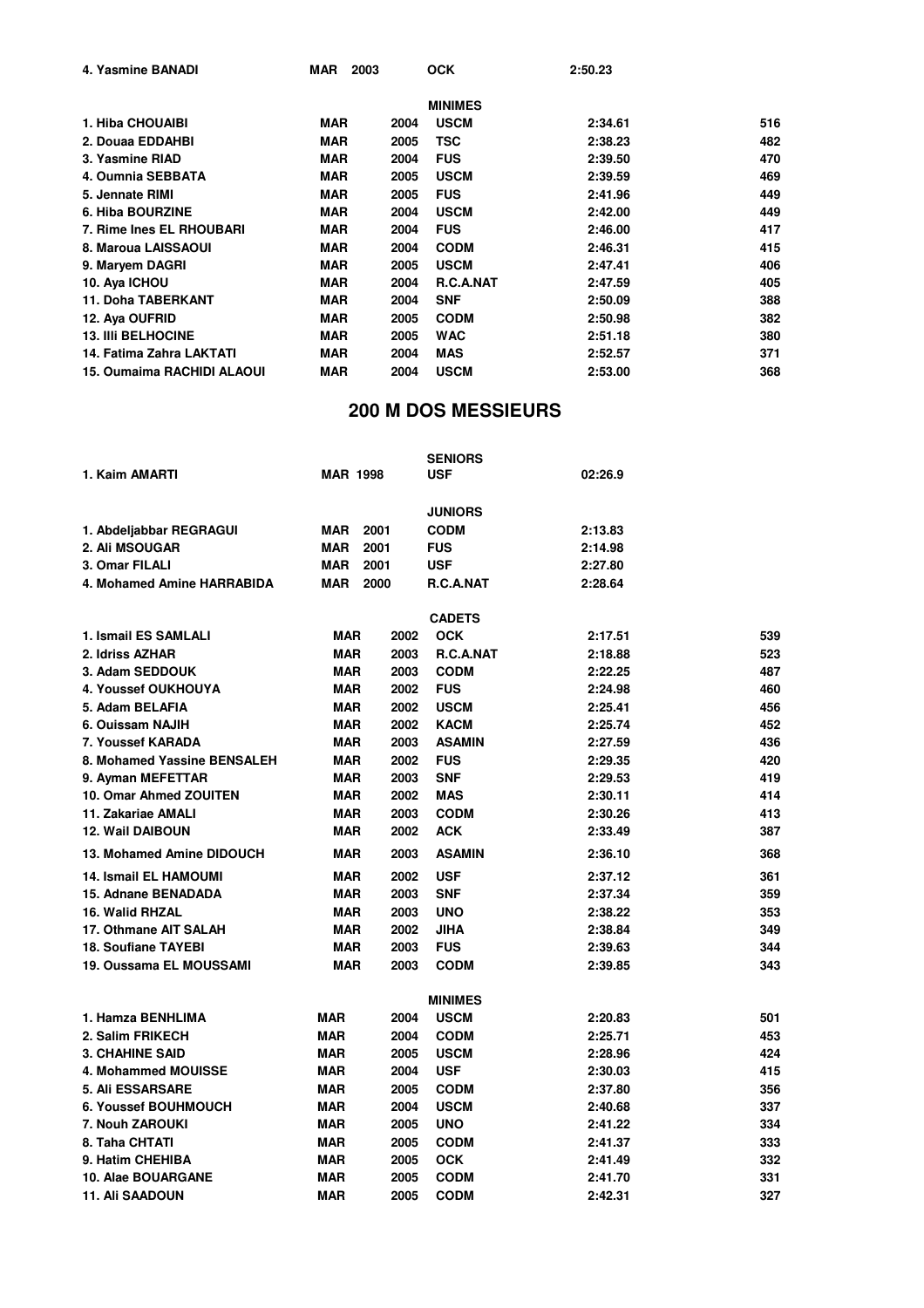| 12. Soufiane AZFAR               | <b>MAR</b> | 2004 | <b>USF</b>  | 2:42.80 | 324 |
|----------------------------------|------------|------|-------------|---------|-----|
| 13. Abdellah ESSONNI             | <b>MAR</b> | 2004 | <b>CODM</b> | 2:42.88 | 324 |
| <b>14. Saad YASSIRI</b>          | <b>MAR</b> | 2005 | <b>USF</b>  | 2:43.47 | 320 |
| <b>15. Anas BOUHAMIDI ALAOUI</b> | <b>MAR</b> | 2004 | <b>CODM</b> | 2:44.64 | 314 |
| <b>16. Khalil ELMOUNE</b>        | <b>MAR</b> | 2005 | <b>CODM</b> | 2:44.66 | 314 |
| 17. Youssef IDRISSI              | <b>MAR</b> | 2005 | <b>CODM</b> | 2:44.72 | 313 |

# **50 M BRASSE DAMES**

|                           |            |      | <b>SENIORS</b>  |       |     |
|---------------------------|------------|------|-----------------|-------|-----|
| 1. Khouloud KAROUCH       | <b>MAR</b> | 1999 | <b>TSC</b>      | 36.85 |     |
| 2. Fadwa FIDADI           | <b>MAR</b> | 1999 | <b>KACM</b>     | 37.08 |     |
| <b>3. Zineb ZOUHAIRI</b>  | <b>MAR</b> | 1997 | R.C.A.NAT       | 37.79 |     |
|                           |            |      | <b>JUNIORS</b>  |       |     |
| 1. Mariam LAMGHARI        | <b>MAR</b> | 2000 | <b>OCK</b>      | 38.57 | 463 |
|                           |            |      | <b>CADETTES</b> |       |     |
| 1. Hiba LAKNIT            | <b>MAR</b> | 2002 | <b>OCK</b>      | 35.73 | 582 |
| 2. Yasmine NADIR          | <b>MAR</b> | 2003 | <b>FUS</b>      | 37.62 | 499 |
| 3. Keltoum GOURRAM        | <b>MAR</b> | 2003 | <b>ADM</b>      | 39.08 | 445 |
| 4. Rima EL BROUZI         | <b>MAR</b> | 2003 | <b>TSC</b>      | 39.13 | 443 |
|                           |            |      | <b>MINIMES</b>  |       |     |
| <b>1. Malak BOUSSOUF</b>  | <b>MAR</b> | 2004 | <b>FUS</b>      | 37.47 |     |
| 2. Aya ICHOU              | <b>MAR</b> | 2004 | R.C.A.NAT       | 37.51 |     |
| 3. Mervem AIT BENALI      | <b>MAR</b> | 2004 | <b>CODM</b>     | 37.94 |     |
| 4. Fatima Zahra MOUKTADIR | <b>MAR</b> | 2004 | <b>WAC</b>      | 38.01 |     |
| 5. Oumnia SEBBATA         | <b>MAR</b> | 2005 | <b>USCM</b>     | 38.09 |     |
| 6. Hiba BOURZINE          | <b>MAR</b> | 2004 | <b>USCM</b>     | 38.21 |     |
| 7. Nisrine FIRAS          | <b>MAR</b> | 2004 | <b>WAC</b>      | 38.55 |     |
| 7. Hadil CHAHIDI          | <b>MAR</b> | 2005 | <b>USCM</b>     | 38.55 |     |
| 9. Malak DARKAOUI         | <b>MAR</b> | 2005 | <b>CODM</b>     | 38.66 | 460 |
| 10. Chahd BELEKBIRA       | <b>MAR</b> | 2004 | A.S.F.A.R       | 38.84 | 453 |
| <b>11. Chahd MACHKOUR</b> | <b>MAR</b> | 2004 | <b>WAC</b>      | 38.88 | 452 |
| 12. Nada DJEBLI           | <b>MAR</b> | 2005 | <b>CODM</b>     | 38.95 | 449 |
| 13. Maha BASKACH          | <b>MAR</b> | 2005 | <b>USCM</b>     | 39.01 | 447 |
| 14. Meryem HOSNI          | <b>MAR</b> | 2005 | <b>ACK</b>      | 39.4  | 434 |
| <b>15. Hiba CHOUAIBI</b>  | <b>MAR</b> | 2004 | <b>USCM</b>     | 39.47 | 432 |
| 16. Maria NAMLY           | <b>MAR</b> | 2005 | <b>WAC</b>      | 39.51 | 430 |
| 17. Douaa ES SAMAKI       | <b>MAR</b> | 2004 | <b>OCK</b>      | 39.69 | 425 |
| 18. Basma KADI            | <b>MAR</b> | 2004 | <b>CODM</b>     | 39.75 | 423 |
| 19. Rim RAHALI            | <b>MAR</b> | 2005 | <b>CODM</b>     | 40.10 | 412 |
| 20. Maryem DAGHRI         | <b>MAR</b> | 2005 | <b>USCM</b>     | 40.34 | 404 |
| 21. Lamiaa EL MACHRAFI    | <b>MAR</b> | 2005 | <b>TSC</b>      | 40.42 | 402 |
| 22Sara ZEKRITI            | <b>MAR</b> | 2004 | JIHA            | 40.78 | 391 |

# **50 M BRASSE MESSIEURS**

|                                |            |      | <b>SENIORS</b>   |       |     |
|--------------------------------|------------|------|------------------|-------|-----|
| 1. Abdelkrim ESSABIHI EDDAFALI | <b>MAR</b> | 1999 | <b>ADM</b>       | 30.03 | 700 |
| 2. Badreddine FAWZI            | <b>MAR</b> | 1991 | <b>USCM</b>      | 31.15 | 627 |
| 3. Hassan ZEDDOUK              | <b>MAR</b> | 1997 | <b>FUS</b>       | 31.46 | 609 |
| <b>4. Ali SADOUK</b>           | <b>MAR</b> | 1999 | <b>USF</b>       | 32.16 | 570 |
| 5. Hicham TIJARI               | <b>MAR</b> | 1998 | <b>FUS</b>       | 32.27 | 564 |
| 6. Othmane EL MOUSSAMI         | <b>MAR</b> | 1999 | <b>USCM</b>      | 32.31 | 562 |
| 7. Almehdi EL BOUHTOURI        | <b>MAR</b> | 1995 | <b>R.C.A.NAT</b> | 32.9  | 532 |
| 8. Khalil ISMAILI              | <b>MAR</b> | 1998 | <b>CODM</b>      | 32.91 | 532 |
|                                |            |      | <b>JUNIORS</b>   |       |     |
| 1. Ahmed Yassine FLIYOU        | <b>MAR</b> | 2001 | <b>R.C.A.NAT</b> | 29.77 | 719 |
| 2. Med Yassine BOUKHARI        | <b>MAR</b> | 2001 | <b>FUS</b>       | 30.94 | 640 |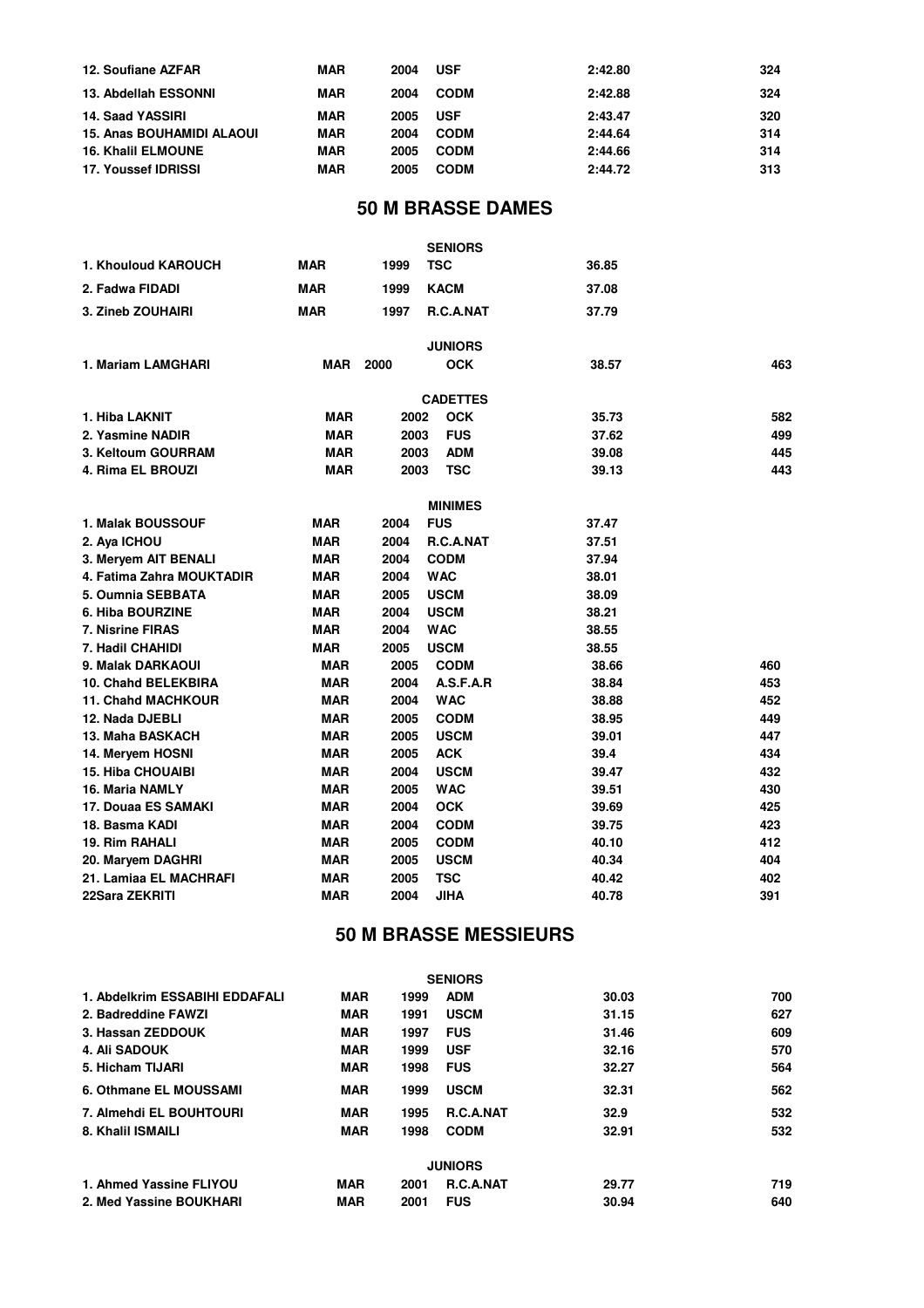| 3. Med Saad EL HADI                    | MAR                | <b>USCM</b><br>2000                   | 31.22              | 623        |
|----------------------------------------|--------------------|---------------------------------------|--------------------|------------|
| 4. Ahmed BENNANI                       | <b>MAR</b>         | <b>FUS</b><br>2001                    | 31.5               | 607        |
| 5. Anas OUGOUIS                        | <b>MAR</b>         | <b>OCK</b><br>2001                    | 31.77              | 591        |
| 6. Abdeljabbar REGRAGUI                | <b>MAR</b>         | <b>CODM</b><br>2001                   | 31.79              | 590        |
| 7. Ilyasse MARGHANI                    | <b>MAR</b>         | 2001<br>A.S.F.A.R                     | 32.63              | 546        |
| 8. Yassine CHAGH                       | <b>MAR</b>         | 2001<br><b>ACK</b>                    | 32.84              | 535        |
| 9. Mehdi QAISSOUNI                     | <b>MAR</b>         | 2001<br><b>OCS</b>                    | 32.86              | 534        |
| 10. Omar EL HAMDANI                    | <b>MAR</b>         | 2001<br><b>JIHA</b>                   | 32.89              | 533        |
|                                        |                    | <b>CADETS</b>                         |                    |            |
| 1. Mohamed Taha MALKI                  | 2003<br>MAR        | <b>FUS</b>                            | 31.49              |            |
| 2. Mohamed Imam MAHJOUBI               | <b>MAR</b><br>2003 | <b>ASAMIN</b>                         | 32.47              |            |
| 3. Azzedine EL BADRE                   | 2003<br>MAR        | <b>CSE</b>                            | 32.89              |            |
| 4. Ayman EL MECHRAFI                   | MAR<br>2002        | <b>USCM</b>                           | 33.17              |            |
| 5. Wail DAIBOUN                        | 2002<br>MAR        | <b>ACK</b>                            | 33.24              |            |
| 6. Sami SAMRAH                         | MAR<br>2003        | <b>CODM</b>                           | 33.61              |            |
| 7. Ayman MEFETTAR                      | <b>MAR</b><br>2003 | <b>SNF</b>                            | 33.77              |            |
| 8. Rayane BOUHAFS                      | MAR 2003           | <b>FUS</b>                            | 34.08              |            |
| 9. BACHIR BENABDELJALIL                | <b>MAR</b>         | 2002<br><b>USCM</b>                   | 34.13              | 477        |
| 10. Ali KAMIL                          | <b>MAR</b>         | 2002<br><b>WAC</b>                    | 34.38              | 467        |
| 11. Zakariae AMALI                     | <b>MAR</b>         | 2003<br><b>CODM</b>                   | 34.41              | 465        |
|                                        |                    | <b>MINIMES</b>                        |                    |            |
| 1. Mohamed Badr OUAMMOU                | MAR                | <b>WAC</b><br>2004                    | 32.93              | 531        |
| 2. Karim JENNANE                       | MAR                | 2004<br><b>CODM</b>                   | 33.65              | 498        |
| 3. Ilias EDDARI                        | MAR                | 2004<br><b>R.C.A.NAT</b>              | 33.83              | 490        |
| 4. Ismail DEQQAOUI                     | <b>MAR</b>         | 2005<br><b>USF</b>                    | 34.6               | 458        |
| 5. Zakaria HIBAOUI                     | MAR                | 2004<br><b>ACK</b>                    | 35.77              | 414        |
|                                        |                    |                                       |                    |            |
|                                        |                    | <b>100 M BRASSE DAMES</b>             |                    |            |
|                                        |                    | <b>SENIORS</b>                        |                    |            |
| 1. Fadwa FIDADI                        | <b>MAR 1999</b>    | <b>KACM</b>                           | 01:19.3            | 533        |
|                                        |                    |                                       |                    |            |
|                                        |                    | <b>JUNIORS</b>                        |                    |            |
| 1. Mariam LAMGHARI                     | MAR<br>2000        | <b>OCK</b>                            | 1:26.17            | 416        |
|                                        |                    | <b>CADETTES</b>                       |                    |            |
| 1. Hiba LAKNIT                         | MAR                | 2002<br><b>OCK</b>                    | 1:17.16            | 580        |
| 2. Taghrid DAHBANI                     | <b>MAR</b>         | <b>FUS</b><br>2003                    | 1:21.83            | 486        |
| 2. Yasmine NADIR                       | <b>MAR</b>         | 2003<br><b>FUS</b>                    | 1:21.83            | 486        |
| 4. Keltoum GOURRAM                     | <b>MAR</b>         | 2003<br><b>ADM</b>                    | 1:27.24            | 401        |
|                                        |                    |                                       |                    |            |
|                                        |                    | <b>MINIMES</b><br>2005<br><b>CODM</b> |                    |            |
| 1. Malak DARKAOUI<br>2. Malak BOUSSOUF | MAR<br><b>MAR</b>  | 2004<br><b>FUS</b>                    | 1:21.60<br>1:22.22 | 490<br>479 |
|                                        | <b>MAR</b>         | 2004<br>R.C.A.NAT                     |                    | 476        |
| 3. Aya ICHOU<br>4. Nada JALAL          | <b>MAR</b>         | 2004<br>R.C.A.NAT                     | 1:22.40<br>1:22.41 | 476        |
| 5. Hind DOUHA                          | <b>MAR</b>         | 2005<br>R.C.A.NAT                     | 1:22.42            | 476        |
| 6. Hiba BOURZINE                       | <b>MAR</b>         | 2004<br><b>USCM</b>                   | 1:22.54            | 473        |
| 7. Meryem HOSNI                        | <b>MAR</b>         | 2005<br><b>ACK</b>                    | 1:23.06            | 465        |
| 8. Oumnia SEBBATA                      | <b>MAR</b>         | 2005<br><b>USCM</b>                   | 1:23.78            | 453        |
| 9. Fatima Zahra MOUKTADIR              | <b>MAR</b>         | 2004<br><b>WAC</b>                    | 1:23.79            | 453        |
| <b>10. Chahd MACHKOUR</b>              | <b>MAR</b>         | 2004<br><b>WAC</b>                    | 1:25.72            | 423        |
| 11. Hadil CHAHIDI                      | <b>MAR</b>         | 2005<br><b>USCM</b>                   | 1:26.38            | 413        |
| 12. Basma KADI                         | <b>MAR</b>         | 2004<br><b>CODM</b>                   | 1:26.53            | 411        |
| 13. Nada DJEBLI                        | <b>MAR</b>         | 2005<br><b>CODM</b>                   | 1:26.71            | 408        |
| 14. Nisrine FIRAS                      | <b>MAR</b>         | 2004<br><b>WAC</b>                    | 1:26.73            | 408        |
| 15. Meryem AIT BENALI                  | <b>MAR</b>         | 2004<br><b>CODM</b>                   | 1:27.35            | 399        |
| 16. Rim RAHALI                         | <b>MAR</b>         | 2005<br><b>CODM</b>                   | 1:27.44            | 398        |
| 17. Hiba CHOUAIBI                      | <b>MAR</b>         | 2004<br><b>USCM</b>                   | 1:27.82            | 393        |
| 18. Maha BASKACH                       | <b>MAR</b>         | 2005<br><b>USCM</b>                   | 1:28.57            | 383        |
| 19. Douaa ES SAMAKI                    | <b>MAR</b>         | 2004<br><b>OCK</b>                    | 1:28.60            | 383        |
| 20. Dina TOUZANI                       | <b>MAR</b>         | 2005<br><b>CODM</b>                   | 1:29.05            | 377        |
| 21. Lamiaa ELMACHRAFI                  | <b>MAR</b>         | 2005<br><b>TSC</b>                    | 1:30.02            | 365        |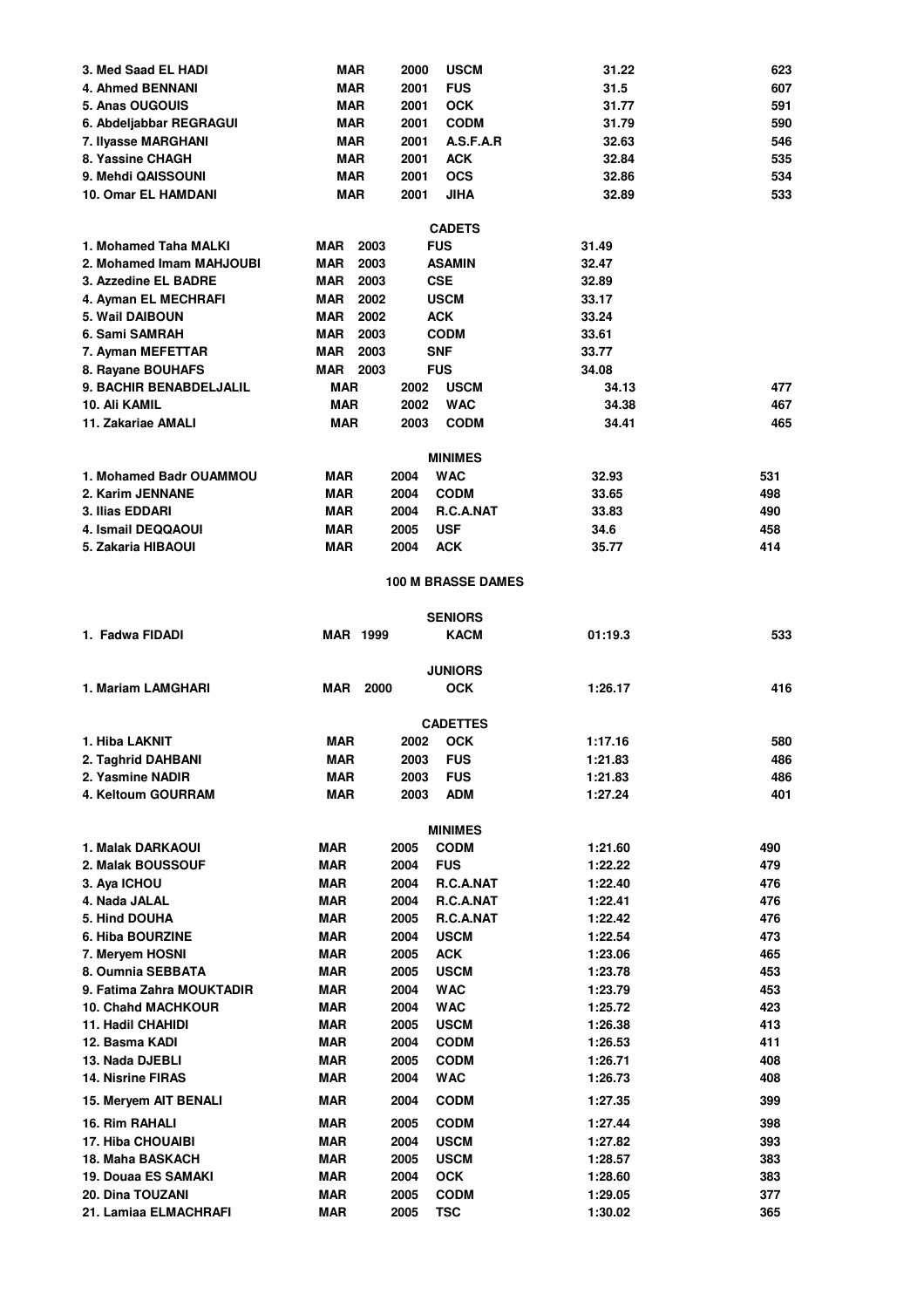| 22. Chahd BELEKBIRA | <b>MAR</b> |          | 2004 A.S.F.A.R | 1:30.15 | 363 |
|---------------------|------------|----------|----------------|---------|-----|
| 23. Rima BADOUI     | <b>MAR</b> | 2004 ASS |                | 1:30.39 | 360 |
| 24. Sara ZEKRITI    | <b>MAR</b> | 2004     | <b>JIHA</b>    | 1:30.51 | 359 |

# **100 M BRASSE MESSIEURS**

|                                |            |      | <b>SENIORS</b>            |         |     |
|--------------------------------|------------|------|---------------------------|---------|-----|
| 1. Abdelkrim ESSABIHI EDDAFALI | <b>MAR</b> | 1999 | <b>ADM</b>                | 1:06.38 | 683 |
| 2. Othmane EL MOUSSAMI         | <b>MAR</b> | 1999 | <b>USCM</b>               | 1:10.30 | 575 |
| 3. Badreddine FAWZI            | <b>MAR</b> | 1991 | <b>USCM</b>               | 1:11.38 | 549 |
| 4. Hicham TIJARI               | <b>MAR</b> | 1998 | <b>FUS</b>                | 1:11.70 | 542 |
| 5. Hassan ZEDDOUK              | <b>MAR</b> | 1997 | <b>FUS</b>                | 1:12.99 | 513 |
| 6. Almehdi EL BOUHTOURI        | <b>MAR</b> | 1995 | R.C.A.NAT                 | 1:13.69 | 499 |
| 7. Khalil ISMAILI              | <b>MAR</b> | 1998 | <b>CODM</b>               | 1:13.71 | 498 |
|                                |            |      | <b>JUNIORS</b>            |         |     |
| 1. Ahmed Yassine FLIYOU        | <b>MAR</b> | 2001 | R.C.A.NAT                 | 1:05.82 | 700 |
| 2. Anas OUGOUIS                | <b>MAR</b> | 2001 | <b>OCK</b>                | 1:10.09 | 580 |
| 3. Med Saad EL HADI            | <b>MAR</b> | 2000 | <b>USCM</b>               | 1:11.73 | 541 |
| 4. Ahmed BENNANI               | <b>MAR</b> | 2001 | <b>FUS</b>                | 1:12.83 | 517 |
| 5. Ilyas BOUDENE               | <b>MAR</b> | 2001 | <b>MAS</b>                | 1:13.18 | 509 |
| 6. Med Yassine BOUKHARI        | <b>MAR</b> | 2001 | <b>FUS</b>                | 1:13.28 | 507 |
| 7. Abdeljabbar REGRAGUI        | <b>MAR</b> | 2001 | <b>CODM</b>               | 1:13.36 | 506 |
| 8. Marouane RAJI               | <b>MAR</b> | 2000 | <b>USCM</b>               | 1:13.83 | 496 |
| 9. Yassine CHAGH               | <b>MAR</b> | 2001 | <b>ACK</b>                | 1:14.15 | 490 |
| 10. Hamza BENNOUNA             | <b>MAR</b> | 2000 | <b>USF</b>                | 1:14.46 | 484 |
| 10. Omar FILALI                | <b>MAR</b> | 2001 | <b>USF</b>                | 1:14.46 | 484 |
| 12. Ali HEMRI                  | <b>MAR</b> | 2001 | <b>FUS</b>                | 1:14.91 | 475 |
|                                |            |      | <b>CADETS</b>             |         |     |
| 1. Mohamed Taha MALKI          | <b>MAR</b> | 2003 | <b>FUS</b>                | 1:12.35 | 527 |
| 2. Azzedine EL BADRE           | <b>MAR</b> | 2003 | <b>CSE</b>                | 1:12.52 | 523 |
| 3. Ayman EL MECHRAFI           | <b>MAR</b> | 2002 | <b>USCM</b>               | 1:13.72 | 498 |
| 4. Mohamed Amine CHANNANI      | <b>MAR</b> | 2002 | <b>CSE</b>                | 1:13.93 | 494 |
| 5. Idriss AZHAR                | <b>MAR</b> | 2003 | R.C.A.NAT                 | 1:14.30 | 487 |
| <b>6. BACHIR BENABDELJALIL</b> | <b>MAR</b> | 2002 | <b>USCM</b>               | 1:15.17 | 470 |
| 7. Sami SAMRAH                 | <b>MAR</b> | 2003 | <b>CODM</b>               | 1:15.68 | 461 |
| 8. Wail DAIBOUN                | <b>MAR</b> | 2002 | <b>ACK</b>                | 1:15.79 | 459 |
| 9. Ayman MEFETTAR              | <b>MAR</b> | 2003 | <b>SNF</b>                | 1:15.89 | 457 |
|                                |            |      | <b>MINIMES</b>            |         |     |
| 1. Mohamed Badr OUAMMOU        | <b>MAR</b> | 2004 | <b>WAC</b>                | 1:13.59 | 501 |
| 2. Karim JENNANE               | <b>MAR</b> | 2004 | <b>CODM</b>               | 1:14.04 | 492 |
| 3. Ismail DEQQAOUI             | <b>MAR</b> | 2005 | <b>USF</b>                | 1:16.05 | 454 |
| 4. Ilias EDDARI                | <b>MAR</b> | 2004 | R.C.A.NAT                 | 1:17.71 | 425 |
|                                |            |      | <b>200 M BRASSE DAMES</b> |         |     |

|                    |                    |            | <b>SENIORS</b>  |         |     |
|--------------------|--------------------|------------|-----------------|---------|-----|
| 1. Fadwa FIDADI    | <b>MAR 1999</b>    |            | <b>KACM</b>     | 2:54:55 | 506 |
|                    |                    |            | <b>JUNIORS</b>  |         |     |
| 1. Mariam LAMGHARI | <b>MAR</b><br>2000 | <b>OCK</b> |                 | 3:04.05 |     |
|                    |                    |            | <b>CADETTES</b> |         |     |
| 1. Hiba LAKNIT     | <b>MAR</b>         | 2002       | <b>OCK</b>      | 2:42.58 | 626 |
| 2. Yasmine NADIR   | <b>MAR</b>         | 2003       | <b>FUS</b>      | 2:54.18 | 509 |
| 3. Taghrid DAHBANI | <b>MAR</b>         | 2003       | <b>FUS</b>      | 2:57.94 | 477 |
| 4. Salma REGRAGUI  | <b>MAR</b>         | 2002       | <b>USF</b>      | 3:13.78 | 369 |

**MINIMES**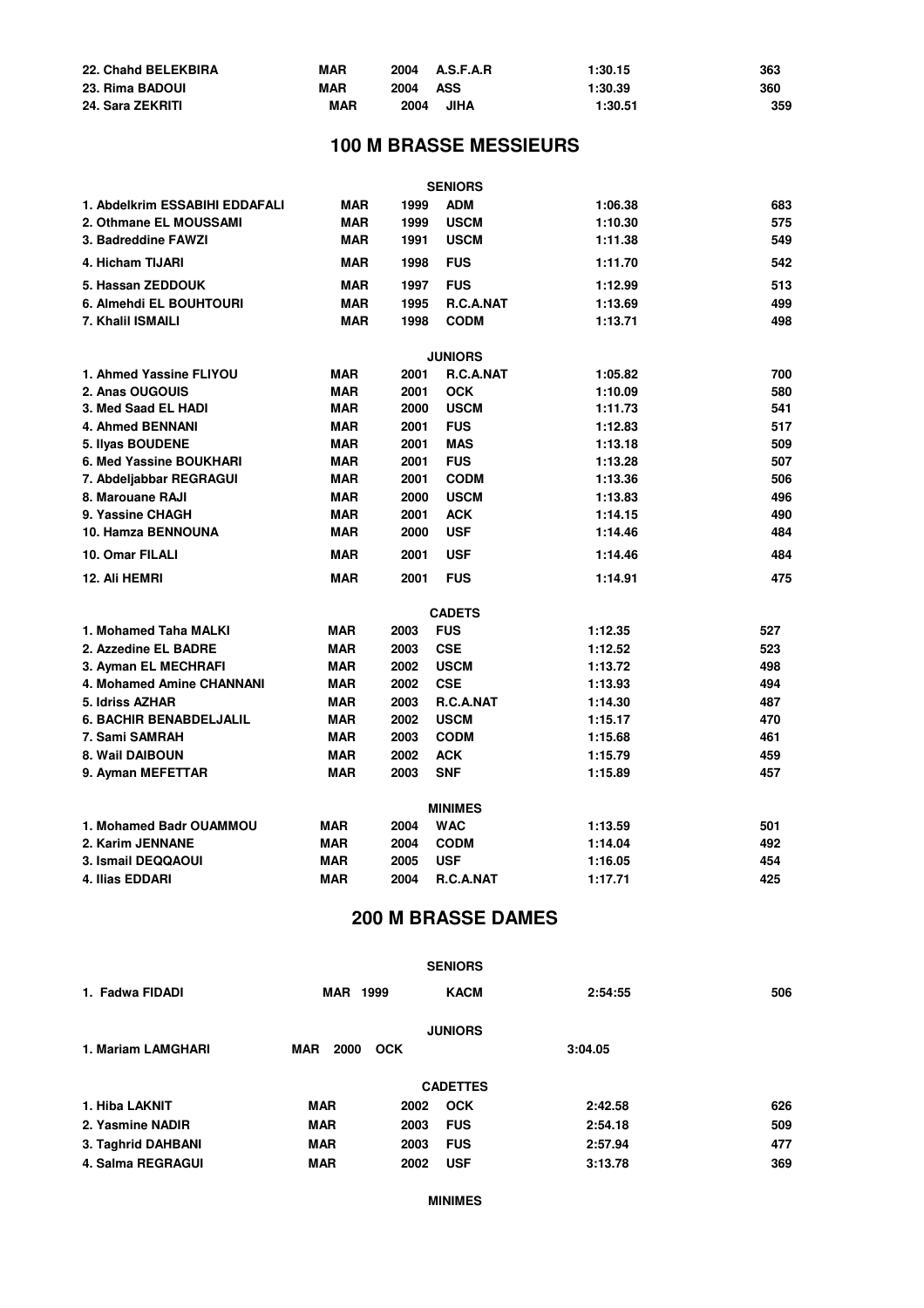| 1. Malak BOUSSOUF          | <b>MAR</b> | 2004 | <b>FUS</b>  | 2:53.21 | 518 |
|----------------------------|------------|------|-------------|---------|-----|
| 2. Hiba BOURZINE           | <b>MAR</b> | 2004 | <b>USCM</b> | 2:55.05 | 501 |
| 3. Malak DARKAOUI          | <b>MAR</b> | 2005 | <b>CODM</b> | 2:55.25 | 500 |
| 4. Oumnia SEBBATA          | MAR        | 2005 | <b>USCM</b> | 2:58.81 | 470 |
| 5. Nada DJEBLI             | MAR        | 2005 | <b>CODM</b> | 3:00.63 | 456 |
| 6. Mervem AIT BENALI       | <b>MAR</b> | 2004 | <b>CODM</b> | 3:01.05 | 453 |
| 7. Maha BASKACH            | <b>MAR</b> | 2005 | <b>USCM</b> | 3:05.43 | 422 |
| 8. Rim RAHALI              | <b>MAR</b> | 2005 | <b>CODM</b> | 3:10.98 | 386 |
| 9. Hadil CHAHIDI           | <b>MAR</b> | 2005 | <b>USCM</b> | 3:11.94 | 380 |
| 10. Douaa ES SAMAKI        | <b>MAR</b> | 2004 | <b>OCK</b>  | 3:15.92 | 357 |
| 11. Rime Ines EL RHOUBARI  | MAR        | 2004 | <b>FUS</b>  | 3:16.40 | 355 |
| 12. Sara ZEKRITI           | <b>MAR</b> | 2004 | JIHA        | 3:16.72 | 353 |
| <b>13. Malak LAMHITI</b>   | <b>MAR</b> | 2004 | <b>SNF</b>  | 3:17.34 | 350 |
| 14. Dina TOUZANI           | <b>MAR</b> | 2005 | <b>CODM</b> | 3:17.70 | 348 |
| 15. Fatima Zahra LAKTATI   | MAR        | 2004 | <b>MAS</b>  | 3:18.00 | 346 |
| 16. Sofia SAIDI            | <b>MAR</b> | 2005 | <b>SNF</b>  | 3:18.24 | 345 |
| 17. Rim IDRISSI ROCHI ISSI | <b>MAR</b> | 2005 | <b>SNF</b>  | 3:18.31 | 345 |
|                            |            |      |             |         |     |

#### **200 M BRASSE MESSIEURS**

|                             |            |      | <b>SENIORS</b> |         |     |
|-----------------------------|------------|------|----------------|---------|-----|
| 1. Hicham TIJARI            | <b>MAR</b> | 1998 | <b>FUS</b>     | 2:37.83 |     |
| 2. Othmane EL MOUSSAMI      | <b>MAR</b> | 1999 | <b>USCM</b>    | 2:39.75 |     |
| 3. Khalil ISMAILI           | <b>MAR</b> | 1998 | <b>CODM</b>    | 2:42.09 |     |
|                             |            |      | <b>JUNIORS</b> |         |     |
| 1. Ahmed BENNANI            | <b>MAR</b> | 2001 | <b>FUS</b>     | 2:32.26 | 580 |
| 2. Youssef HEMRI            | <b>MAR</b> | 2001 | <b>FUS</b>     | 2:34.23 | 558 |
| 3. Marouane RAJI            | <b>MAR</b> | 2000 | <b>USCM</b>    | 2:36.87 | 530 |
| 4. Anas OUGOUIS             | <b>MAR</b> | 2001 | <b>OCK</b>     | 2:37.45 | 524 |
| 5. Ilyas BOUDENE            | <b>MAR</b> | 2001 | <b>MAS</b>     | 2:42.09 | 481 |
| 6. Ali HEMRI                | <b>MAR</b> | 2001 | <b>FUS</b>     | 2:42.39 | 478 |
| 7. Hamza BENNOUNA           | <b>MAR</b> | 2000 | <b>USF</b>     | 2:42.71 | 475 |
| 8. Yassine CHAGH            | <b>MAR</b> | 2001 | <b>ACK</b>     | 2:42.73 | 475 |
| 9. Mehdi BOUFEDENE          | <b>MAR</b> | 2000 | <b>ASS</b>     | 2:44.77 | 458 |
|                             |            |      | <b>CADETS</b>  |         |     |
| 1. Ayman EL MECHRAFI        | <b>MAR</b> | 2002 | <b>USCM</b>    | 2:33.41 | 567 |
| 2. Mohamed Yassine BENSALEH | <b>MAR</b> | 2002 | <b>FUS</b>     | 2:35.72 | 542 |
| 3. Ayman MEFETTAR           | <b>MAR</b> | 2003 | <b>SNF</b>     | 2:43.71 | 467 |
| 4. Youssef OUKHOUYA         | <b>MAR</b> | 2002 | <b>FUS</b>     | 2:47.18 | 438 |
| 5. Rayane BOUHAFS           | <b>MAR</b> | 2003 | <b>FUS</b>     | 2:47.27 | 437 |
| 6. Mohamed Taha MALKI       | <b>MAR</b> | 2003 | <b>FUS</b>     | 2:48.37 | 429 |
| 7. Zakariae AMALI           | <b>MAR</b> | 2003 | <b>CODM</b>    | 2:49.22 | 422 |
| 8. Sami SAMRAH              | <b>MAR</b> | 2003 | <b>CODM</b>    | 2:49.26 | 422 |
| 9. BACHIR BENABDELJALIL     | <b>MAR</b> | 2002 | <b>USCM</b>    | 2:49.50 | 420 |
|                             |            |      | <b>MINIMES</b> |         |     |
| 1. Ismail DEQQAOUI          | MAR        | 2005 | <b>USF</b>     | 2:49.65 | 419 |
| 2. Abdellah ESSONNI         | <b>MAR</b> | 2004 | <b>CODM</b>    | 2:51.41 | 406 |
| 3. Mohamed Sami ZEMZAMI     | MAR        | 2005 | <b>USCM</b>    | 2:51.96 | 402 |
| <b>4. Youssef BOUHMOUCH</b> | <b>MAR</b> | 2004 | <b>USCM</b>    | 2:53.03 | 395 |
| <b>5. Khalil ELMOUNE</b>    | MAR        | 2005 | <b>CODM</b>    | 2:53.45 | 392 |
| <b>6. Ali ESSARSARE</b>     | MAR        | 2005 | <b>CODM</b>    | 2:53.87 | 389 |

# **50 M PAPILLON DAMES**

|                     |            |      | <b>SENIORS</b> |       |
|---------------------|------------|------|----------------|-------|
| 1. Fadwa FIDADI     | <b>MAR</b> | 1999 | KACM           | 31.31 |
| 2. Khouloud KAROUCH | MAR        | 1999 | TSC            | 32.00 |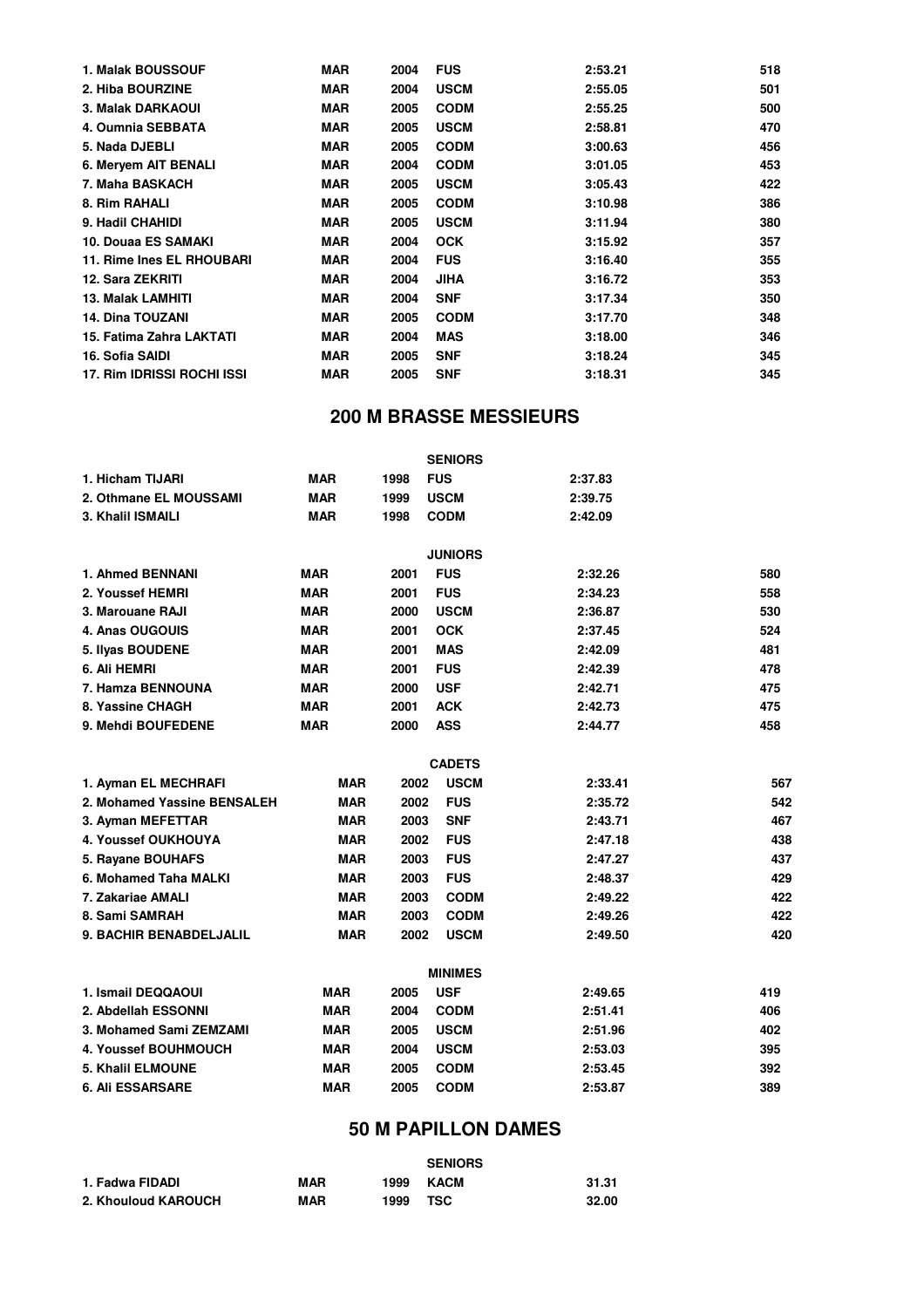| 3. Zineb ZOUHAIRI       | <b>MAR</b> | 1997 | R.C.A.NAT       | 32.20 |     |
|-------------------------|------------|------|-----------------|-------|-----|
|                         |            |      | <b>JUNIORS</b>  |       |     |
| 1. Narjiss BOURBOUH     | <b>MAR</b> | 2001 | <b>FUS</b>      | 29.56 | 564 |
| 2. Hiba FAHSI           | <b>MAR</b> | 2001 | <b>OCK</b>      | 29.59 | 563 |
| 3. Hiba RMILI           | <b>MAR</b> | 2000 | <b>OCK</b>      | 30.65 | 506 |
| 4. Nissrine BOURBOUH    | <b>MAR</b> | 2001 | <b>FUS</b>      | 31.8  | 453 |
| 5. Khaoula ELMACHRAFI   | <b>MAR</b> | 2000 | <b>TSC</b>      | 32.36 | 430 |
|                         |            |      | <b>CADETTES</b> |       |     |
| 1. Taghrid DAHBANI      | <b>MAR</b> | 2003 | <b>FUS</b>      | 30.31 | 523 |
| 2. Hiba LAKNIT          | <b>MAR</b> | 2002 | <b>OCK</b>      | 30.84 | 497 |
| 3. Hiba SOUIHEL         | <b>MAR</b> | 2003 | <b>ADM</b>      | 31.47 | 468 |
| 4. Imane BASKACH        | <b>MAR</b> | 2003 | <b>USCM</b>     | 31.97 | 446 |
| 5. Ayat Allah EL ANOUAR | <b>MAR</b> | 2002 | <b>FUS</b>      | 32.00 | 445 |
| 6. Salma REGRAGUI       | <b>MAR</b> | 2002 | <b>USF</b>      | 32.35 | 430 |
|                         |            |      | <b>MINIMES</b>  |       |     |
| 1. Hiba CHOUAIBI        | <b>MAR</b> | 2004 | <b>USCM</b>     | 31.81 | 453 |
| 2. Lina DANNA           | <b>MAR</b> | 2005 | <b>USCM</b>     | 32.15 | 438 |
| 3. Meryem HOSNI         | <b>MAR</b> | 2005 | <b>ACK</b>      | 32.17 | 438 |
| 4. Oumnia SEBBATA       | <b>MAR</b> | 2005 | <b>USCM</b>     | 32.47 | 426 |
| 5. Kamilia MAALOUF      | <b>MAR</b> | 2004 | R.C.A.NAT       | 32.59 | 421 |
| 6. Jennate RIMI         | <b>MAR</b> | 2005 | <b>FUS</b>      | 33.13 | 401 |
| 7. Abrare BELRHITI      | <b>MAR</b> | 2004 | <b>FUS</b>      | 33.16 | 400 |
| 8. Aicha EL BEKALI      | <b>MAR</b> | 2004 | <b>ADM</b>      | 33.19 | 398 |
| 9. Malak BOUSSOUF       | <b>MAR</b> | 2004 | <b>FUS</b>      | 33.26 | 396 |
| 10. Sara ZEKRITI        | <b>MAR</b> | 2004 | <b>JIHA</b>     | 33.28 | 395 |

## **50 M PAPILLON MESSIEURS**

|                                |            |      | <b>SENIORS</b> |       |     |
|--------------------------------|------------|------|----------------|-------|-----|
| 1. Mehdi EL HAZZAZ             | <b>MAR</b> | 1991 | <b>ADM</b>     | 26.24 | 624 |
| 2. Othmane EL MOUSSAMI         | <b>MAR</b> | 1999 | <b>USCM</b>    | 26.51 | 606 |
| 3. Hamza DAHBI SKALI           | <b>MAR</b> | 1998 | <b>CSN</b>     | 27.18 | 562 |
| 4. Mohamed OUAHMID             | <b>MAR</b> | 1998 | <b>ADM</b>     | 27.28 | 556 |
| 5. Abdelkrim ESSABIHI EDDAFALI | <b>MAR</b> | 1999 | <b>ADM</b>     | 27.37 | 550 |
| <b>6. Ali SADOUK</b>           | <b>MAR</b> | 1999 | <b>USF</b>     | 27.43 | 547 |
| 7. Ali EL MANDOUR              | <b>MAR</b> | 1997 | <b>FUS</b>     | 27.57 | 538 |
|                                |            |      | <b>JUNIORS</b> |       |     |
| 1. Med Yassine BOUKHARI        | <b>MAR</b> | 2001 | <b>FUS</b>     | 26.32 | 619 |
| 2. Abdeljabbar REGRAGUI        | <b>MAR</b> | 2001 | <b>CODM</b>    | 26.62 | 598 |
| <b>3. Ali MSOUGAR</b>          | <b>MAR</b> | 2001 | <b>FUS</b>     | 27.41 | 548 |
| 4. Ali HEMRI                   | <b>MAR</b> | 2001 | <b>FUS</b>     | 27.55 | 539 |
| 5. Youssef HEMRI               | <b>MAR</b> | 2001 | <b>FUS</b>     | 27.63 | 535 |
|                                |            |      | <b>CADETS</b>  |       |     |
| 1. Adnane BENADADA             | <b>MAR</b> | 2003 | <b>SNF</b>     | 27.65 | 534 |
| 2. Abdelmoughit MAMDOUH        | <b>MAR</b> | 2002 | <b>ADM</b>     | 28.1  | 508 |
| 3. Mohamed Taha MALKI          | <b>MAR</b> | 2003 | <b>FUS</b>     | 28.18 | 504 |
| 4. Adam ZIANE                  | <b>MAR</b> | 2002 | <b>WAC</b>     | 28.23 | 501 |
| 5. Adam SEDDOUK                | <b>MAR</b> | 2003 | <b>CODM</b>    | 28.29 | 498 |
|                                |            |      | <b>MINIMES</b> |       |     |
| 1. Yasser BENCHEBBA            | <b>MAR</b> | 2004 | <b>FUS</b>     | 28.06 | 511 |
| 2. Salim FRIKECH               | <b>MAR</b> | 2004 | <b>CODM</b>    | 28.32 | 497 |
| 3. Karim JENNANE               | <b>MAR</b> | 2004 | <b>CODM</b>    | 28.62 | 481 |
| 4. ilvas LAGSSAIBI             | <b>MAR</b> | 2004 | R.C.A.NAT      | 29.05 | 460 |
|                                |            |      |                |       |     |

**100 M PAPILLON DAMES**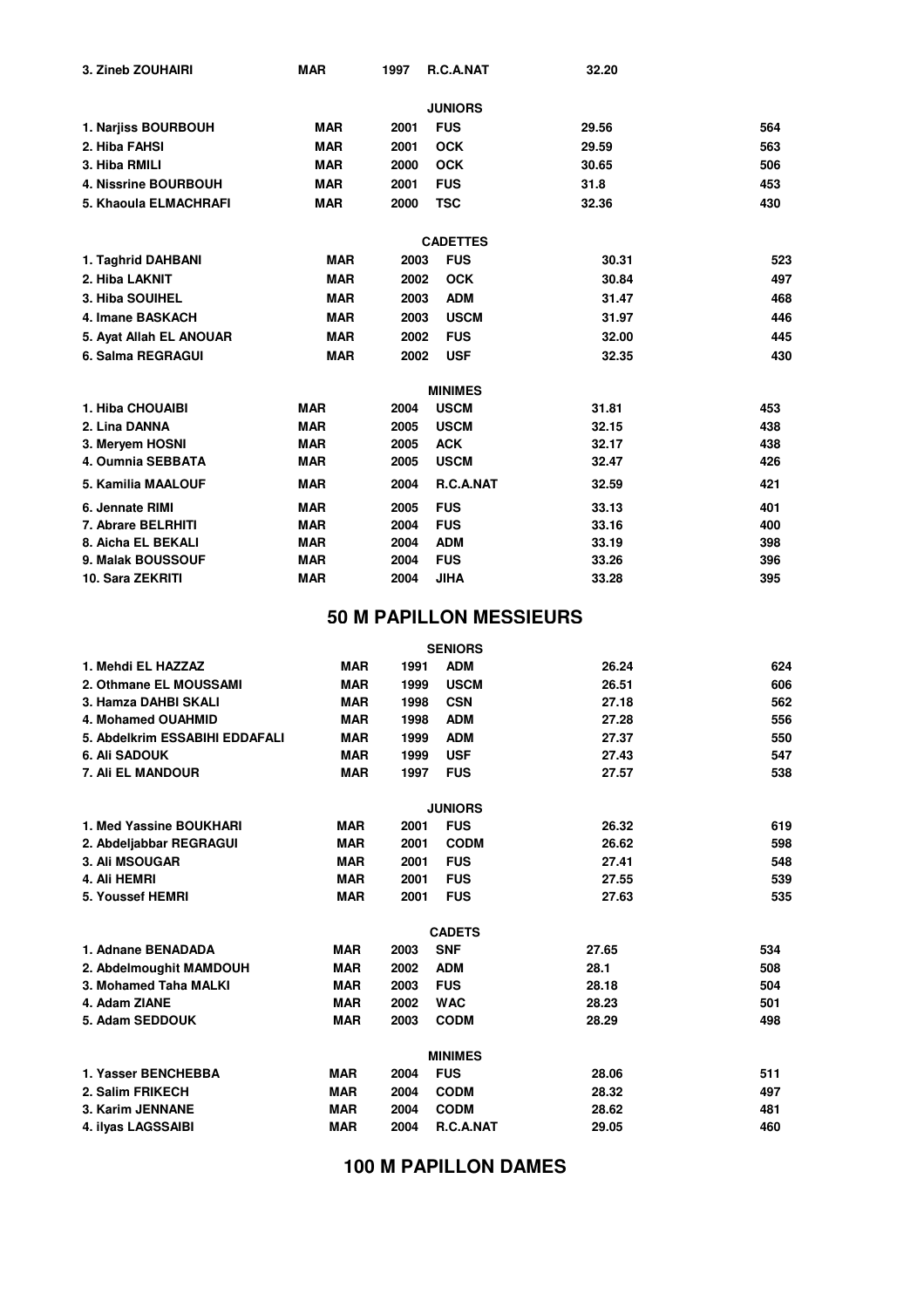**JUNIORS**

| 1. Fadwa FIDADI         | <b>MAR 1999</b> | <b>KACM</b>         | 01:08.3 |                |
|-------------------------|-----------------|---------------------|---------|----------------|
|                         |                 | <b>JUNIORS</b>      |         |                |
| 1. Narjiss BOURBOUH     | MAR<br>2001     | <b>FUS</b>          | 1:06.13 |                |
| 2. Hiba RMILI           | MAR<br>2000     | <b>OCK</b>          | 1:12.90 |                |
| 3. Khaoula ELMACHRAFI   | <b>MAR 2000</b> | <b>TSC</b>          | 1:14.33 |                |
|                         |                 | <b>CADETTES</b>     |         |                |
| 1. Hiba LAKNIT          | MAR             | <b>OCK</b><br>2002  | 1:06.92 | 585            |
| 2. Taghrid DAHBANI      | <b>MAR</b>      | <b>FUS</b><br>2003  | 1:08.72 | 540            |
| 3. Ayat Allah EL ANOUAR | <b>MAR</b>      | 2002<br><b>FUS</b>  | 1:09.66 | 519            |
| 4. Hiba SOUIHEL         | MAR             | <b>ADM</b><br>2003  | 1:14.15 | 430            |
| 5. Salma REGRAGUI       | <b>MAR</b>      | 2002<br><b>USF</b>  | 1:14.53 | 423            |
| 6. Imane BASKACH        | <b>MAR</b>      | <b>USCM</b><br>2003 | 1:14.63 | 422            |
| 7. Douae EL MOUJARRADE  | <b>MAR</b>      | <b>SNF</b><br>2003  | 1:15.49 | 407            |
|                         |                 | <b>MINIMES</b>      |         |                |
| 1. Lina DANNA           | <b>MAR</b>      | <b>USCM</b><br>2005 | 1:11.75 | $\overline{4}$ |
| 2. Malak BOUSSOUF       | <b>MAR</b>      | <b>FUS</b><br>2004  | 1:13.04 | 4 <sub>5</sub> |
| 3. Maryem DAGRI         | <b>MAR</b>      | <b>USCM</b><br>2005 | 1:15.46 | 4(             |

**5. Oumnia SEBBATA MAR 2005 USCM 1:16.32 4. Malak DARKAOUI MAR 2005 CODM 1:16.19**

#### **100 M PAPILLON MESSIEURS**

**519**

**423**

**585**

|                                |            |      | <b>SENIORS</b>   |         |     |
|--------------------------------|------------|------|------------------|---------|-----|
| 1. Said SABER                  | <b>MAR</b> | 1995 | <b>CNN</b>       | 58.02   | 633 |
| 2. Mehdi EL HAZZAZ             | <b>MAR</b> | 1991 | <b>ADM</b>       | 58.11   | 630 |
| 3. Hicham TIJARI               | <b>MAR</b> | 1998 | <b>FUS</b>       | 1:00.62 | 555 |
| 4. Abdelkrim ESSABIHI EDDAFALI | <b>MAR</b> | 1999 | <b>ADM</b>       | 1:02.24 | 512 |
| 5. Othmane EL MOUSSAMI         | <b>MAR</b> | 1999 | <b>USCM</b>      | 1:02.40 | 509 |
|                                |            |      | <b>JUNIORS</b>   |         |     |
| 1. Youssef HEMRI               | <b>MAR</b> | 2001 | <b>FUS</b>       | 58.54   | 616 |
| 2. Ali HEMRI                   | <b>MAR</b> | 2001 | <b>FUS</b>       | 59.82   | 577 |
|                                |            |      | <b>CADETS</b>    |         |     |
| 1. Monssif Hamza TIJARI        | <b>MAR</b> | 2002 | <b>CODM</b>      | 1:02.38 | 509 |
| 2. Mohamed Yassine BENSALEH    | <b>MAR</b> | 2002 | <b>FUS</b>       | 1:03.18 | 490 |
| 3. Oussama ELMAHBOUBI          | <b>MAR</b> | 2002 | <b>ADM</b>       | 1:03.28 | 488 |
| 4. Sami KIBAL                  | <b>MAR</b> | 2002 | <b>WAC</b>       | 1:03.49 | 483 |
| 5. Adam SEDDOUK                | <b>MAR</b> | 2003 | <b>CODM</b>      | 1:04.54 | 460 |
| 6. Zakariae AMALI              | <b>MAR</b> | 2003 | <b>CODM</b>      | 1:04.68 | 457 |
| 7. Adam ZIANE                  | <b>MAR</b> | 2002 | <b>WAC</b>       | 1:05.44 | 441 |
| 8. Adnane BENADADA             | <b>MAR</b> | 2003 | <b>SNF</b>       | 1:05.67 | 436 |
|                                |            |      | <b>MINIMES</b>   |         |     |
| 1. Yasser BENCHEBBA            | <b>MAR</b> | 2004 | <b>FUS</b>       | 1:04.22 | 466 |
| 2. Mohamed Sami ZEMZAMI        | <b>MAR</b> | 2005 | <b>USCM</b>      | 1:05.90 | 432 |
| 3. ilyas LAGSSAIBI             | <b>MAR</b> | 2004 | <b>R.C.A.NAT</b> | 1:07.08 | 409 |
| 4. Adam BOURZINE               | <b>MAR</b> | 2005 | <b>USCM</b>      | 1:08.20 | 389 |
| <b>5. CHAHINE SAID</b>         | <b>MAR</b> | 2005 | <b>USCM</b>      | 1:08.63 | 382 |
| 6. Karim JENNANE               | <b>MAR</b> | 2004 | <b>CODM</b>      | 1:09.28 | 371 |
| 7. Ismail DEQQAOUI             | <b>MAR</b> | 2005 | <b>USF</b>       | 1:09.79 | 363 |

### **200 M PAPILLON DAMES**

|                     |            |      | <b>JUNIORS</b> |         |
|---------------------|------------|------|----------------|---------|
| 1. Narjiss BOURBOUH | <b>MAR</b> | 2001 | FUS            | 2:28.75 |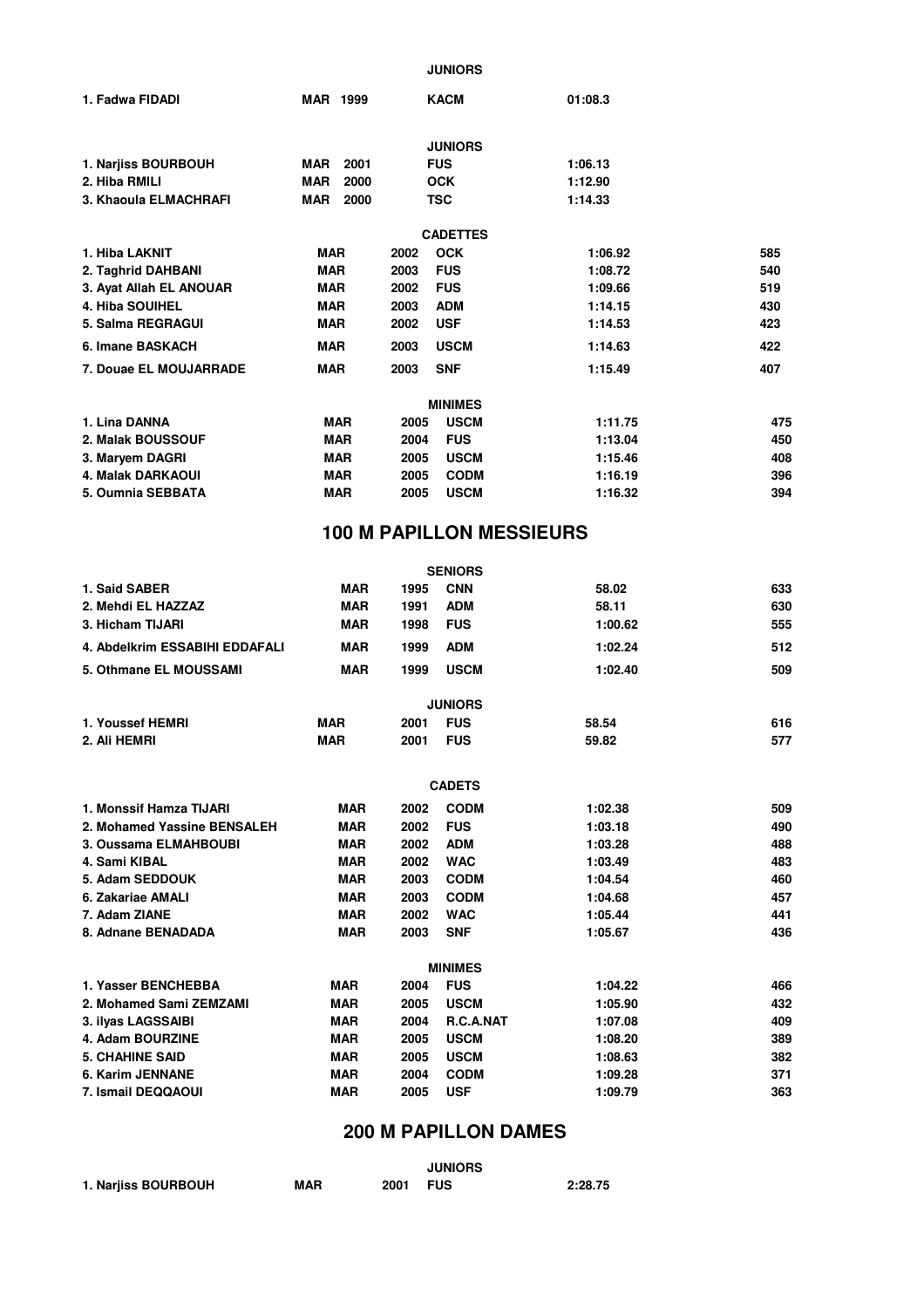| 1. Ayat Allah EL ANOUAR  | MAR             | 2002 | <b>FUS</b>       | 2:33.48 | 499 |
|--------------------------|-----------------|------|------------------|---------|-----|
| 2. Hiba LAKNIT           | <b>MAR</b>      | 2002 | <b>OCK</b>       | 2:34.72 | 488 |
| 3. Taghrid DAHBANI       | <b>MAR</b>      | 2003 | <b>FUS</b>       | 2:34.92 | 486 |
| 4. Salma REGRAGUI        | <b>MAR</b>      | 2002 | <b>USF</b>       | 2:57.47 | 323 |
| 5. Imane BASKACH         | MAR             | 2003 | <b>USCM</b>      | 2:57.50 | 323 |
| <b>5. Lina RODRIGUEZ</b> | <b>MAR 2002</b> |      | <b>MAS</b>       | 02:59.5 | 314 |
|                          |                 |      | <b>MINIMES</b>   |         |     |
| 1. Nada JALAL            | <b>MAR</b>      | 2004 | <b>R.C.A.NAT</b> | 2:36.94 | 467 |
| 2. Lina DANNA            | <b>MAR</b>      | 2005 | <b>USCM</b>      | 2:40.81 | 434 |
| 3. Maryem DAGRI          | <b>MAR</b>      | 2005 | <b>USCM</b>      | 2:51.65 | 357 |
| 4. Douaa EDDAHBI         | <b>MAR</b>      | 2005 | TSC              | 2:54.92 | 337 |
| 5. Ghita TABATI          | <b>MAR</b>      | 2004 | <b>WAC</b>       | 2:55.47 | 334 |
| 6. Maha BASKACH          | <b>MAR</b>      | 2005 | <b>USCM</b>      | 3:05.10 | 285 |
| 7. Rime Ines EL RHOUBARI | <b>MAR</b>      | 2004 | <b>FUS</b>       | 3:06.44 | 278 |

**CADETTES**

# **200 M PAPILLON MESSIEURS**

|                             |            |            |      |            | <b>SENIORS</b> |         |         |     |
|-----------------------------|------------|------------|------|------------|----------------|---------|---------|-----|
| 1. Said SABER               |            | <b>MAR</b> | 1995 |            | <b>CNN</b>     |         | 2:07.60 | 667 |
| 2. Hicham TIJARI            |            | <b>MAR</b> | 1998 |            | <b>FUS</b>     |         | 2:17.59 | 532 |
| 3. Othmane EL MOUSSAMI      |            | <b>MAR</b> | 1999 |            | <b>USCM</b>    |         | 2:24.75 | 457 |
| 4. Lahbib BELKAZ            |            | <b>MAR</b> | 1996 |            | <b>CSN</b>     |         | 2:30.41 | 407 |
|                             |            |            |      |            | <b>JUNIORS</b> |         |         |     |
| 1. Ali HEMRI                | <b>MAR</b> |            | 2001 | <b>FUS</b> |                | 2:08.35 |         |     |
| 2. Youssef HEMRI            | <b>MAR</b> |            | 2001 | <b>FUS</b> |                | 2:16.76 |         |     |
| 3. Yasser AYANE             | <b>MAR</b> |            | 2001 | <b>CSE</b> |                | 2:23.20 |         |     |
| 4. Yassine NIHOU            | <b>MAR</b> |            | 2001 | <b>CNN</b> |                | 2:29.74 |         |     |
|                             |            |            |      |            | <b>CADETS</b>  |         |         |     |
| 1. Mohamed Yassine BENSALEH |            | <b>MAR</b> | 2002 |            | <b>FUS</b>     |         | 2:16.19 | 548 |
| 2. Monssif Hamza TIJARI     |            | <b>MAR</b> | 2002 |            | <b>CODM</b>    |         | 2:23.45 | 469 |
| 3. Ayman EL MECHRAFI        |            | <b>MAR</b> | 2002 |            | <b>USCM</b>    |         | 2:24.50 | 459 |
| 4. Adam SEDDOUK             |            | <b>MAR</b> | 2003 |            | <b>CODM</b>    |         | 2:27.74 | 430 |
| 5. Zakariae AMALI           |            | <b>MAR</b> | 2003 |            | <b>CODM</b>    |         | 2:30.30 | 408 |
| 6. Sami KIBAL               |            | <b>MAR</b> | 2002 |            | <b>WAC</b>     |         | 2:30.41 | 407 |
|                             |            |            |      |            | <b>MINIMES</b> |         |         |     |
| 1. Mohamed Sami ZEMZAMI     |            | <b>MAR</b> | 2005 |            | <b>USCM</b>    |         | 2:27.97 | 428 |
| 2. ilyas LAGSSAIBI          |            | <b>MAR</b> | 2004 |            | R.C.A.NAT      |         | 2:30.83 | 404 |
| 3. Hamza BENHLIMA           |            | <b>MAR</b> | 2004 |            | <b>USCM</b>    |         | 2:31.90 | 395 |
| 4. Adam BOURZINE            |            | <b>MAR</b> | 2005 |            | <b>USCM</b>    |         | 2:32.11 | 394 |
| <b>5. CHAHINE SAID</b>      |            | <b>MAR</b> | 2005 |            | <b>USCM</b>    |         | 2:32.39 | 391 |

# **200 M 4 NAGES DAMES**

|                         |                 | <b>JUNIORS</b>           |         |     |
|-------------------------|-----------------|--------------------------|---------|-----|
| 1. Narjiss BOURBOUH     | <b>MAR</b> 2001 | <b>FUS</b>               | 2:34.66 | 542 |
|                         |                 | <b>CADETTES</b>          |         |     |
| 1. Hiba LAKNIT          | <b>MAR</b>      | <b>OCK</b><br>2002       | 2:37.11 | 517 |
| 2. Imane BASKACH        | <b>MAR</b>      | <b>USCM</b><br>2003      | 2:40.03 | 489 |
| 3. Hajar SABER          | <b>MAR</b>      | <b>CODM</b><br>2003      | 2:44.63 | 449 |
| 4. Ayat Allah EL ANOUAR | <b>MAR</b>      | <b>FUS</b><br>2002       | 2:46.61 | 434 |
| 5. Yasmine NADIR        | <b>MAR</b>      | <b>FUS</b><br>2003       | 2:46.75 | 433 |
|                         |                 | <b>MINIMES</b>           |         |     |
| 1. Hind DOUHA           | <b>MAR</b>      | 2005<br><b>R.C.A.NAT</b> | 2:37.33 | 515 |
| 2. Malak BOUSSOUF       | <b>MAR</b>      | <b>FUS</b><br>2004       | 2:38.93 | 500 |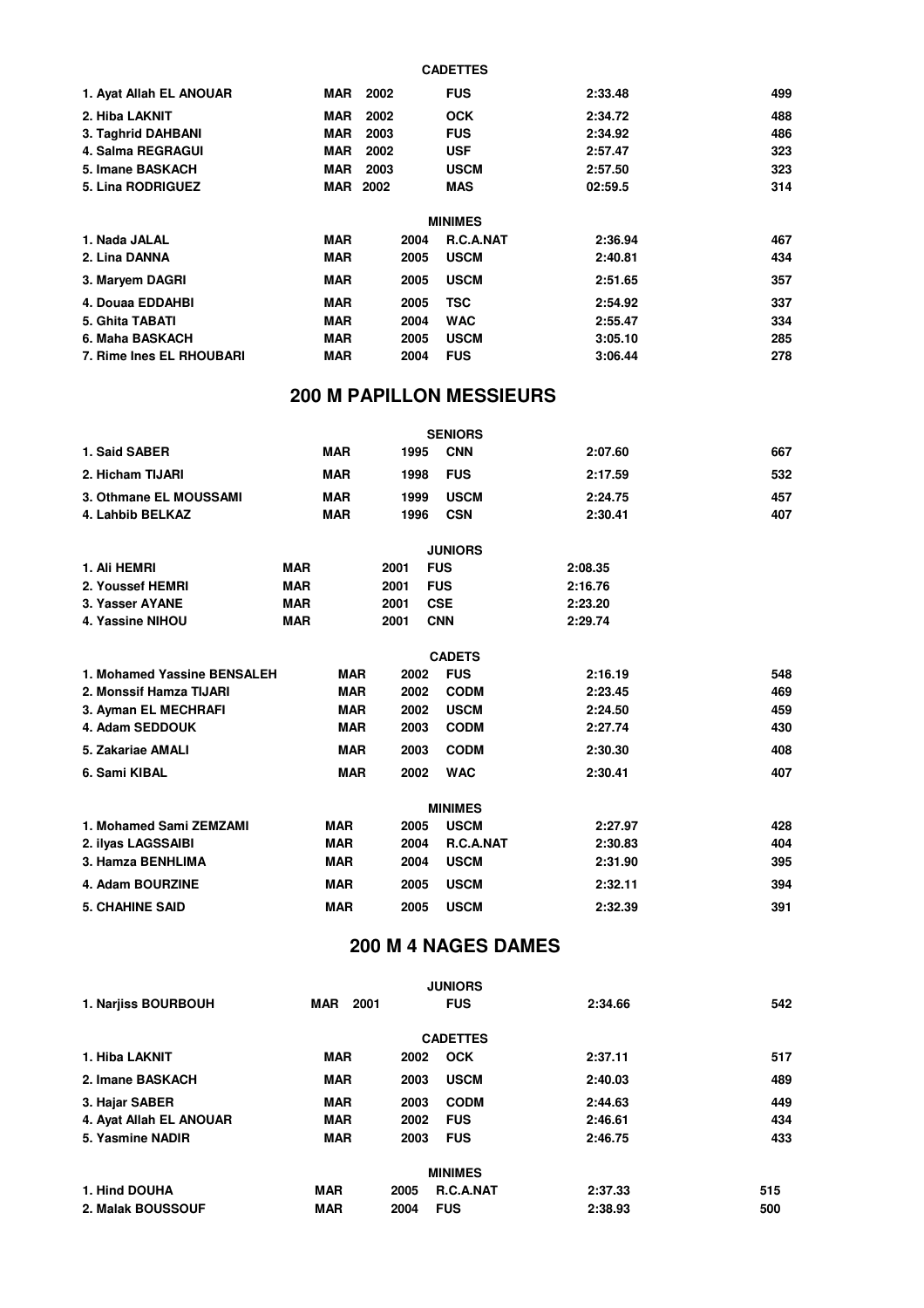| 3. Nada JALAL              | <b>MAR</b> | 2004 | R.C.A.NAT   | 2:39.20 | 497 |
|----------------------------|------------|------|-------------|---------|-----|
| 4. Hiba BOURZINE           | <b>MAR</b> | 2004 | <b>USCM</b> | 2:39.35 | 496 |
| <b>5. Malak DARKAOUI</b>   | <b>MAR</b> | 2005 | <b>CODM</b> | 2:40.45 | 486 |
| 6. Lina DANNA              | <b>MAR</b> | 2005 | <b>USCM</b> | 2:40.65 | 484 |
| 7. Meryem HOSNI            | <b>MAR</b> | 2005 | <b>ACK</b>  | 2:41.56 | 476 |
| 8. Oumnia SEBBATA          | <b>MAR</b> | 2005 | <b>USCM</b> | 2:42.31 | 469 |
| 9. Hiba CHOUAIBI           | <b>MAR</b> | 2004 | <b>USCM</b> | 2:43.72 | 457 |
| 10. Aicha EL BEKALI        | <b>MAR</b> | 2004 | <b>ADM</b>  | 2:44.08 | 454 |
| 11. Jennate RIMI           | <b>MAR</b> | 2005 | <b>FUS</b>  | 2:44.76 | 448 |
| 12. Nada DJEBLI            | <b>MAR</b> | 2005 | <b>CODM</b> | 2:44.78 | 448 |
| 13. Rime Ines EL RHOUBARI  | <b>MAR</b> | 2004 | <b>FUS</b>  | 2:46.55 | 434 |
| <b>14. Abrare BELRHITI</b> | <b>MAR</b> | 2004 | <b>FUS</b>  | 2:47.15 | 429 |
| <b>15. Chahd MACHKOUR</b>  | <b>MAR</b> | 2004 | <b>WAC</b>  | 2:47.32 | 428 |
| 16. Fatima Zahra LAKTATI   | <b>MAR</b> | 2004 | <b>MAS</b>  | 2:49.14 | 414 |
| <b>17. Dina TOUZANI</b>    | <b>MAR</b> | 2005 | <b>CODM</b> | 2:49.63 | 411 |
| 18. Lamiaa ELMACHRAFI      | <b>MAR</b> | 2005 | <b>TSC</b>  | 2:49.83 | 409 |
|                            |            |      |             |         |     |

# **200 M 4 NAGES MESSIEURS**

|                             |            |      | <b>SENIORS</b>   |         |     |
|-----------------------------|------------|------|------------------|---------|-----|
| 1. Said SABER               | <b>MAR</b> | 1995 | <b>CNN</b>       | 2:16.58 | 587 |
| 2. Hicham TIJARI            | <b>MAR</b> | 1998 | <b>FUS</b>       | 2:20.45 | 539 |
| 3. Karim AMARTI             | <b>MAR</b> | 1998 | <b>USF</b>       | 2:29.80 | 444 |
|                             |            |      | <b>JUNIORS</b>   |         |     |
| 1. Abdeljabbar REGRAGUI     | <b>MAR</b> | 2001 | <b>CODM</b>      | 2:13.70 | 625 |
| 2. Youssef HEMRI            | <b>MAR</b> | 2001 | <b>FUS</b>       | 2:16.85 | 583 |
| 3. Ali HEMRI                | <b>MAR</b> | 2001 | <b>FUS</b>       | 2:19.43 | 551 |
| 4. Med Yassine BOUKHARI     | <b>MAR</b> | 2001 | <b>FUS</b>       | 2:24.16 | 499 |
| <b>5. Ahmed BENNANI</b>     | <b>MAR</b> | 2001 | <b>FUS</b>       | 2:24.84 | 492 |
| 6. Marouane RAJI            | <b>MAR</b> | 2000 | <b>USCM</b>      | 2:27.30 | 468 |
| 7. Ilyas BOUDENE            | <b>MAR</b> | 2001 | MAS              | 2:27.47 | 466 |
| 8. Omar FILALI              | <b>MAR</b> | 2001 | <b>USF</b>       | 2:28.74 | 454 |
| 9. Hamza BENNOUNA           | <b>MAR</b> | 2000 | <b>USF</b>       | 2:29.82 | 444 |
|                             |            |      | <b>CADETS</b>    |         |     |
| 1. Idriss AZHAR             | <b>MAR</b> | 2003 | R.C.A.NAT        | 2:22.18 | 520 |
| 2. Ayman EL MECHRAFI        | <b>MAR</b> | 2002 | <b>USCM</b>      | 2:23.08 | 510 |
| 3. Monssif Hamza TIJARI     | <b>MAR</b> | 2002 | <b>CODM</b>      | 2:23.69 | 504 |
| 4. Mohamed Yassine BENSALEH | <b>MAR</b> | 2002 | <b>FUS</b>       | 2:24.60 | 494 |
| 5. Zakariae AMALI           | <b>MAR</b> | 2003 | <b>CODM</b>      | 2:24.73 | 493 |
| 6. Youssef OUKHOUYA         | <b>MAR</b> | 2002 | <b>FUS</b>       | 2:25.00 | 490 |
| 7. Adam SEDDOUK             | <b>MAR</b> | 2003 | <b>CODM</b>      | 2:27.22 | 468 |
| 8. Azzedine EL BADRE        | <b>MAR</b> | 2003 | <b>CSE</b>       | 2:27.46 | 466 |
| 9. Adam BELAFIA             | <b>MAR</b> | 2002 | <b>USCM</b>      | 2:29.12 | 451 |
| 10. Ayman MEFETTAR          | <b>MAR</b> | 2003 | SNF              | 2:29.97 | 443 |
| 11. Youssef KARADA          | <b>MAR</b> | 2003 | <b>ASAMIN</b>    | 2:30.64 | 437 |
|                             |            |      | <b>MINIMES</b>   |         |     |
| 1. Ilias EDDARI             | <b>MAR</b> | 2004 | <b>R.C.A.NAT</b> | 2:28.34 | 458 |
| <b>2. CHAHINE SAID</b>      | <b>MAR</b> | 2005 | <b>USCM</b>      | 2:28.43 | 457 |
| 3. Ismail EL YOUSFI         | <b>MAR</b> | 2004 | <b>R.C.A.NAT</b> | 2:28.44 | 457 |
| 4. Hamza BENHLIMA           | <b>MAR</b> | 2004 | <b>USCM</b>      | 2:29.00 | 452 |
| 5. Mohamed Sami ZEMZAMI     | <b>MAR</b> | 2005 | <b>USCM</b>      | 2:30.16 | 441 |
| <b>6. Ali ESSARSARE</b>     | <b>MAR</b> | 2005 | <b>CODM</b>      | 2:32.00 | 425 |
| 7. Adam BOURZINE            | <b>MAR</b> | 2005 | <b>USCM</b>      | 2:32.43 | 422 |
| 8. Mohamed Badr OUAMMOU     | <b>MAR</b> | 2004 | <b>WAC</b>       | 2:32.50 | 421 |
| 9. Mohammed MOUISSE         | <b>MAR</b> | 2004 | <b>USF</b>       | 2:32.55 | 421 |
| 10. Ismail DEQQAOUI         | <b>MAR</b> | 2005 | <b>USF</b>       | 2:32.60 | 420 |

# **400 M 4 NAGES DAMES**

|               |            |      | <b>JUNIORS</b> |         |
|---------------|------------|------|----------------|---------|
| 1. Hiba FAHSI | <b>MAR</b> | 2001 | OCK            | 5:17.68 |